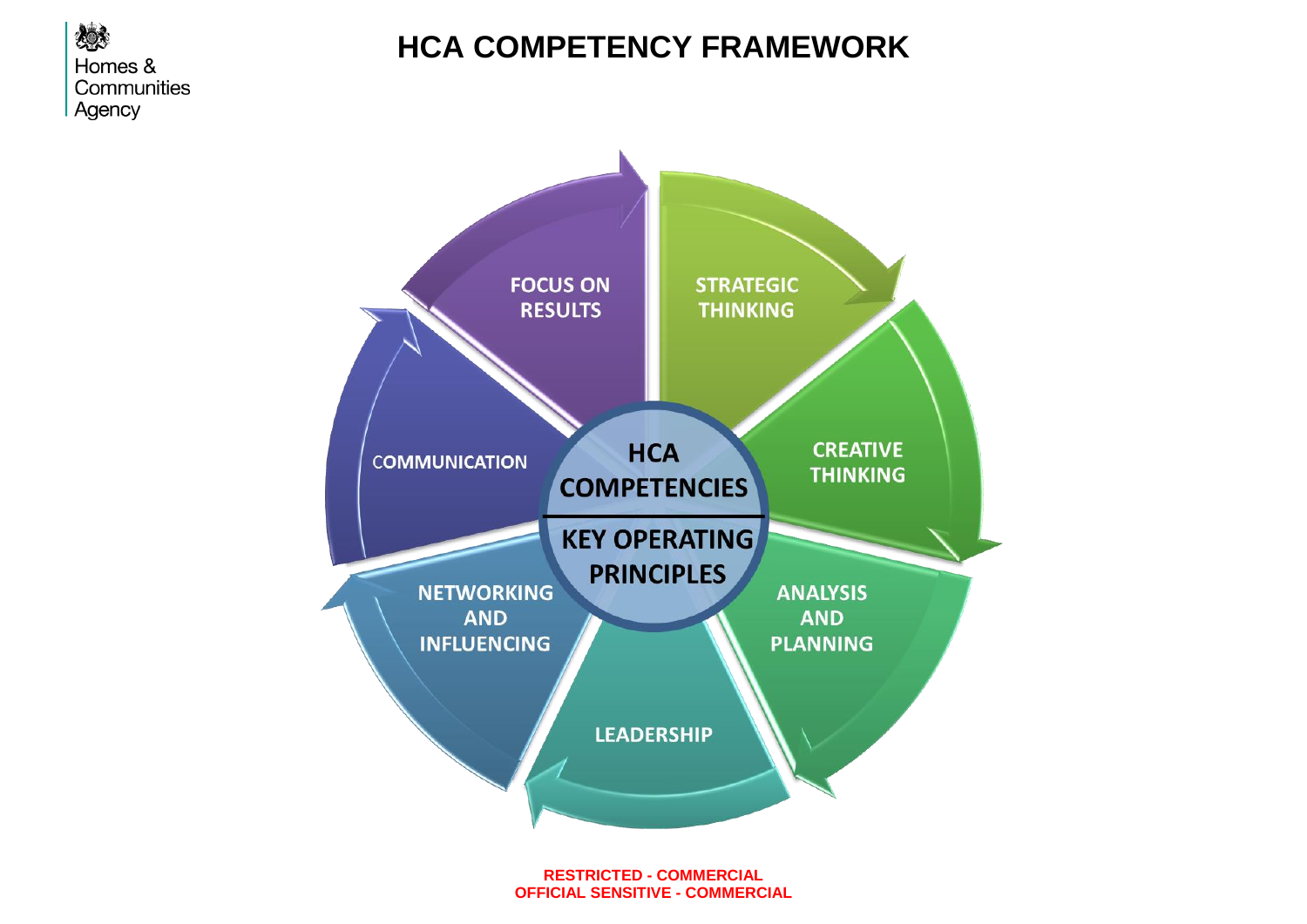

## **Competency Matrix**

|                            | <b>Director</b>            | <b>Senior</b><br><b>Manager/Head</b> | <b>Manager</b>     | <b>Professional</b>        | Administration             |
|----------------------------|----------------------------|--------------------------------------|--------------------|----------------------------|----------------------------|
| <b>Thinking Skills</b>     |                            |                                      |                    |                            |                            |
| • Strategic Thinking       | $\boldsymbol{\mathcal{U}}$ | $\boldsymbol{\mathcal{U}}$           | $\boldsymbol{\nu}$ | $\checkmark$               | V                          |
| • Creative Thinking        | $\checkmark$               | V                                    | V                  | $\boldsymbol{\mathcal{U}}$ | ✔                          |
| • Analysis & Planning      | $\boldsymbol{\mathcal{U}}$ | $\boldsymbol{\nu}$                   | V                  | $\boldsymbol{\mathcal{U}}$ | V                          |
| <b>Delivery Skills</b>     |                            |                                      |                    |                            |                            |
| • Leadership               | $\checkmark$               | $\boldsymbol{\nu}$                   | $\boldsymbol{\nu}$ | $\checkmark$               | ✔                          |
| • Networking & Influencing | $\boldsymbol{\mathcal{U}}$ | $\boldsymbol{\nu}$                   | ✔                  | $\boldsymbol{\nu}$         | V                          |
| • Communication            | $\checkmark$               | $\boldsymbol{\nu}$                   | ✔                  | $\boldsymbol{\mathcal{U}}$ | $\boldsymbol{\mathcal{U}}$ |
| • Focus on Results         | $\boldsymbol{\mathcal{U}}$ | V                                    | V                  | V                          |                            |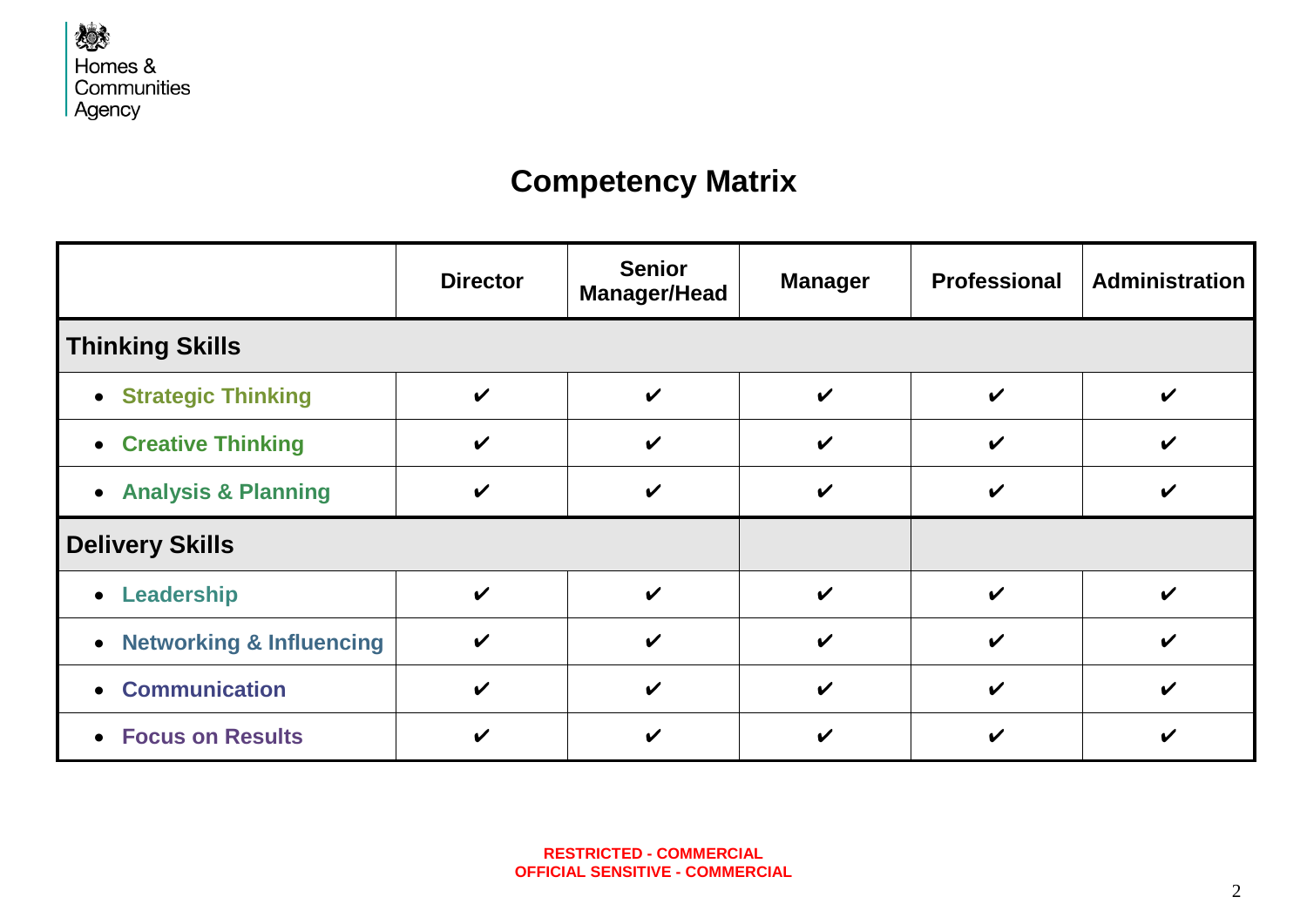

## **Competency Definitions**

| <b>Thinking Skills</b>                      |                                                                                                                                                                                                                                                                                                                                                                                                                                                                                                                                             |  |
|---------------------------------------------|---------------------------------------------------------------------------------------------------------------------------------------------------------------------------------------------------------------------------------------------------------------------------------------------------------------------------------------------------------------------------------------------------------------------------------------------------------------------------------------------------------------------------------------------|--|
| <b>Strategic</b><br><b>Thinking</b>         | Considers and understands own role and contribution in delivering the HCA priorities and the bigger picture.<br>$\bullet$<br>Looks for patterns and relationships across differing and varied sources; continually develops clear strategies and plans for the future.                                                                                                                                                                                                                                                                      |  |
| <b>Creative</b><br><b>Thinking</b>          | • Challenging the conventional way of doing things<br>• Generates new ideas and commercial solutions in order to improve performance and delivery.                                                                                                                                                                                                                                                                                                                                                                                          |  |
| <b>Analysis and</b><br><b>Planning</b>      | • Thinks logically and analytically to get to the core of problems; manages and assimilates complex information resulting in effective decisions<br>based on sound commercial knowledge and expertise.<br>Works quickly and accurately through the planning and prioritising of own workload.                                                                                                                                                                                                                                               |  |
| <b>Delivery Skills</b>                      |                                                                                                                                                                                                                                                                                                                                                                                                                                                                                                                                             |  |
| <b>Leadership</b>                           | • Everyone in the HCA has the potential to lead.<br>Articulates the vision in a clear and transparent way; role models through being clearly visible as a leader.<br>Manages change effectively; develops and retains talented people through a clear focus on people development and knowledge<br>management.<br>• Promotes team working.<br>• Everyone has the responsibility to take ownership of challenges and problems and seek to resolve them.                                                                                      |  |
| <b>Networking and</b><br><b>Influencing</b> | • Proactively develops robust relationships with stakeholders and partners; creates and develops these relationships to increase and broaden<br>spheres of own and HCA influence.<br>• Shows sound emotional maturity which has a positive impact when working with stakeholders.                                                                                                                                                                                                                                                           |  |
| <b>Communication</b>                        | • Communicates with others clearly, concisely, confidently, with consideration and respect in a way that engages the audience and achieves the<br>desired result.                                                                                                                                                                                                                                                                                                                                                                           |  |
| <b>Focus on</b><br><b>Results</b>           | Achieves results through a positive approach.<br>$\bullet$<br>Focuses on goals and targets.<br>$\bullet$<br>Looks critically at systems, policies, processes and procedures.<br>Is able to contextualise KOPs and use to drive successful outcomes and improvements.<br>Enables effective teamwork by encouraging the team to achieve more through combined efforts than by the sum of all their individual parts.<br>• Ensures Performance Management processes are used to support and improve staff development, competency and results. |  |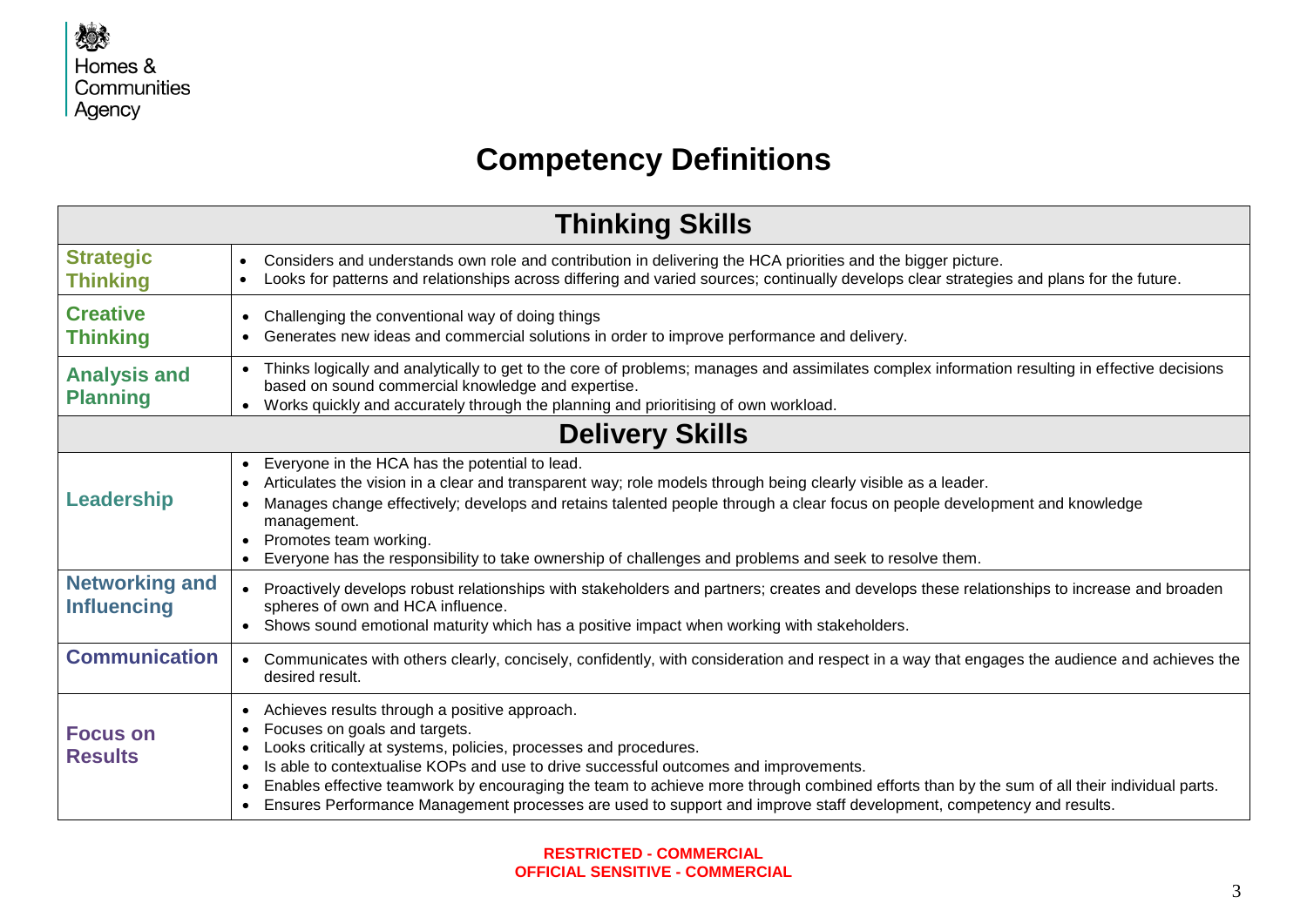

# **Thinking Skills: Strategic Thinking**



Considers and understands own role and contribution in delivering the HCA priorities and the bigger picture.

Looks for patterns and relationships across differing and varied sources; continually develops clear strategies and plans for the future.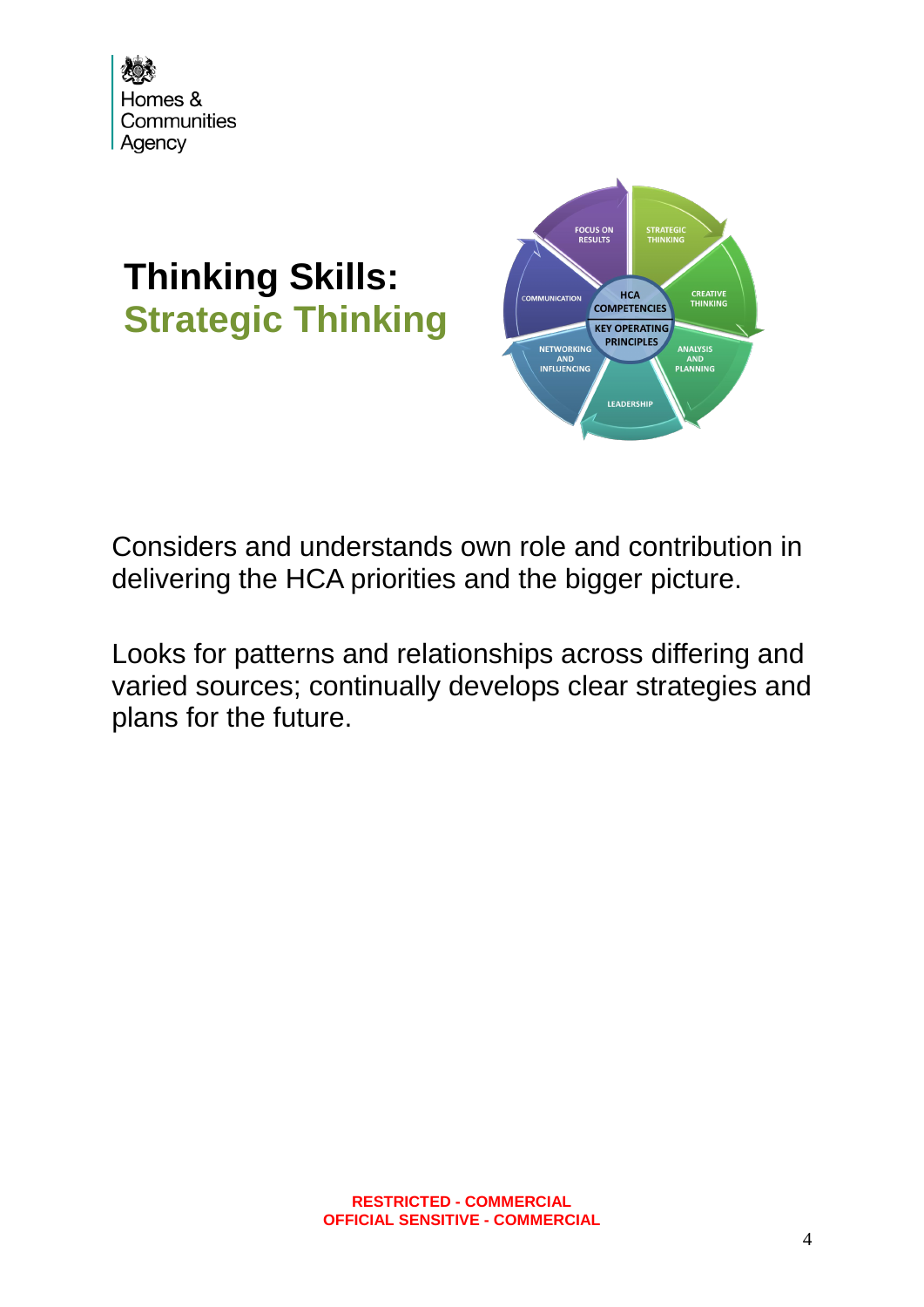## **Thinking Skills: Strategic Thinking – Director**

| <b>Effective Behaviours</b>                                                                                                                                        |                                                                                                                                                              |  |
|--------------------------------------------------------------------------------------------------------------------------------------------------------------------|--------------------------------------------------------------------------------------------------------------------------------------------------------------|--|
| Develops an in-depth insight, and<br>identifies issues and implications on<br>policies and programmes resulting<br>from government departments and<br>legislation. | Works effectively with ambiguity and<br>open ended-ness e.g. develops plans for<br>different scenarios.                                                      |  |
| Thinks in long term timeframes of 3<br>years when developing future focused<br>ideas and strategies.                                                               | Identifies and considers the corporate<br>risk arising from changing circumstances.<br>Demonstrates commercial awareness<br>relevant to role                 |  |
| Generates a range of scenarios to test<br>the impact of strategic options.                                                                                         | Fully engages with, and utilises non-<br>executive directors and Advisory Boards'<br>wider experience and knowledge to<br>support strategic decision making. |  |

## **Thinking Skills: Strategic Thinking – Senior Manager/Head**

| <b>Effective Behaviours</b>                                                                                                                                                        |                                                                                                                                     |  |
|------------------------------------------------------------------------------------------------------------------------------------------------------------------------------------|-------------------------------------------------------------------------------------------------------------------------------------|--|
| Thinks in medium term timeframes; 12<br>to 18 months, to develop ideas,<br>strategies and plans.                                                                                   | Understands the impact of decisions on<br>the wider HCA business; working<br>collaboratively to problem solve and<br>decision-make. |  |
| Establishes and maintains a clear<br>overview of all business plans,<br>programmes and projects; making<br>links across them to allocate resources<br>effectively and efficiently. | Explains corporate programmes and<br>policies appropriately; understanding and<br>addressing local needs and priorities.            |  |
| Uses own experience and expertise to<br>contribute to and challenge existing<br>strategies and business plans.                                                                     | Demonstrates commercial awareness<br>relevant to role                                                                               |  |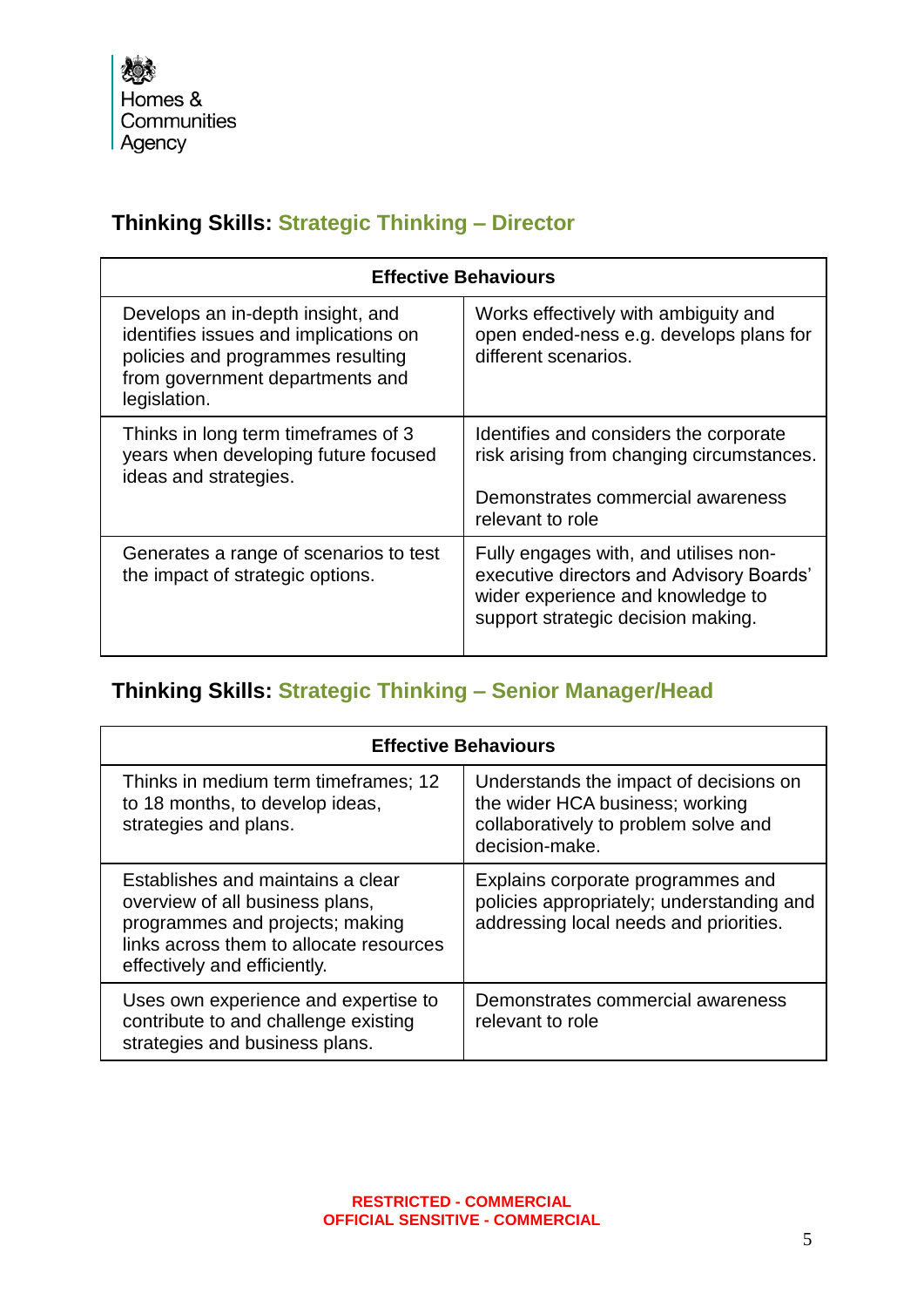Homes & Communities Agency

## **Thinking Skills: Strategic Thinking – Manager**

| <b>Effective Behaviours</b>                                                                                                         |                                                                                                                                             |  |
|-------------------------------------------------------------------------------------------------------------------------------------|---------------------------------------------------------------------------------------------------------------------------------------------|--|
| Understands HCA strategy, Business<br>plans and relevance to own role and<br>own team's work.                                       | Contributes to and challenges existing<br>strategies and business plans.                                                                    |  |
| Improves delivery and business<br>planning, contributing to the whole<br>Agency effort.                                             | Understands the strategies and plans of<br>Stakeholders and uses this knowledge to<br>plan and deliver relevant projects and<br>programmes. |  |
| Ensures that the team are fully<br>updated with relevant changes in<br>standards, legislation, policies,<br>systems and procedures. |                                                                                                                                             |  |

## **Thinking Skills: Strategic Thinking – Professional**

| <b>Effective Behaviours</b>                                                  |                                                                                                                                         |  |
|------------------------------------------------------------------------------|-----------------------------------------------------------------------------------------------------------------------------------------|--|
| Understands HCA strategy and<br>business plans and relevance to own<br>work. | Understands the strategies and plans of<br>stakeholders; using this knowledge to<br>plan and deliver relevant projects and<br>services. |  |
| Considers the impact of own work<br>across other areas and other teams.      | Identifies emerging developments in their<br>area of expertise.                                                                         |  |
| Identifies ways to contribute to<br>business plans.                          |                                                                                                                                         |  |

### **Thinking Skills: Strategic Thinking – Administration**

| <b>Effective Behaviours</b>                                                                             |                                                                              |  |
|---------------------------------------------------------------------------------------------------------|------------------------------------------------------------------------------|--|
| Has a corporate overview e.g.<br>understands how own function aligns<br>with other areas of the Agency. | Can articulate clearly how own role helps<br>to deliver the Agency goals.    |  |
| Shares with team updates and changes<br>to systems, processes, procedures,<br>guidelines and policies.  | Takes the initiative to ask questions and<br>find out more about the Agency. |  |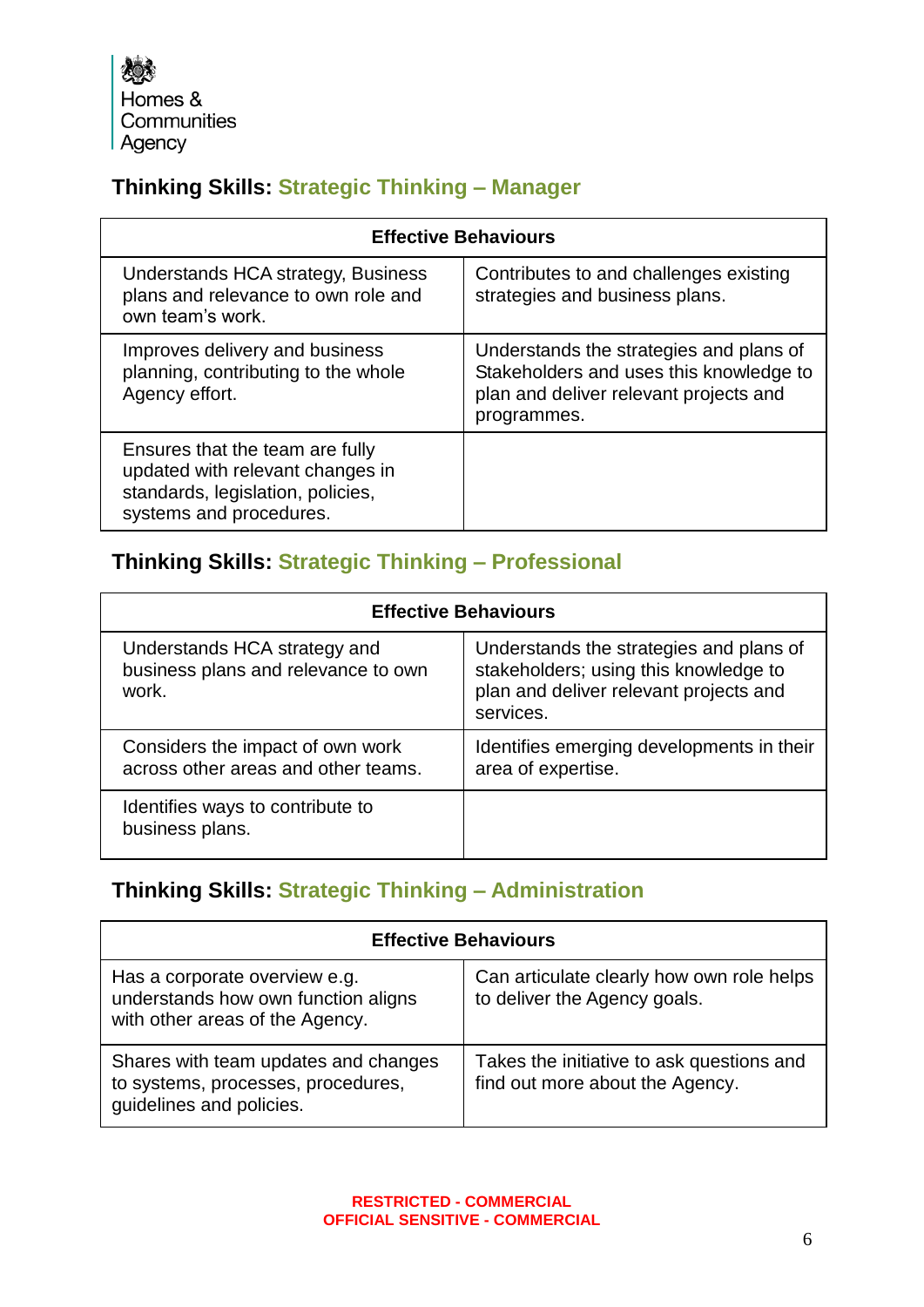

## **Thinking Skills: Creative Thinking**



Challenging the conventional way of doing things

Generates new ideas and commercial solutions in order to improve performance and delivery.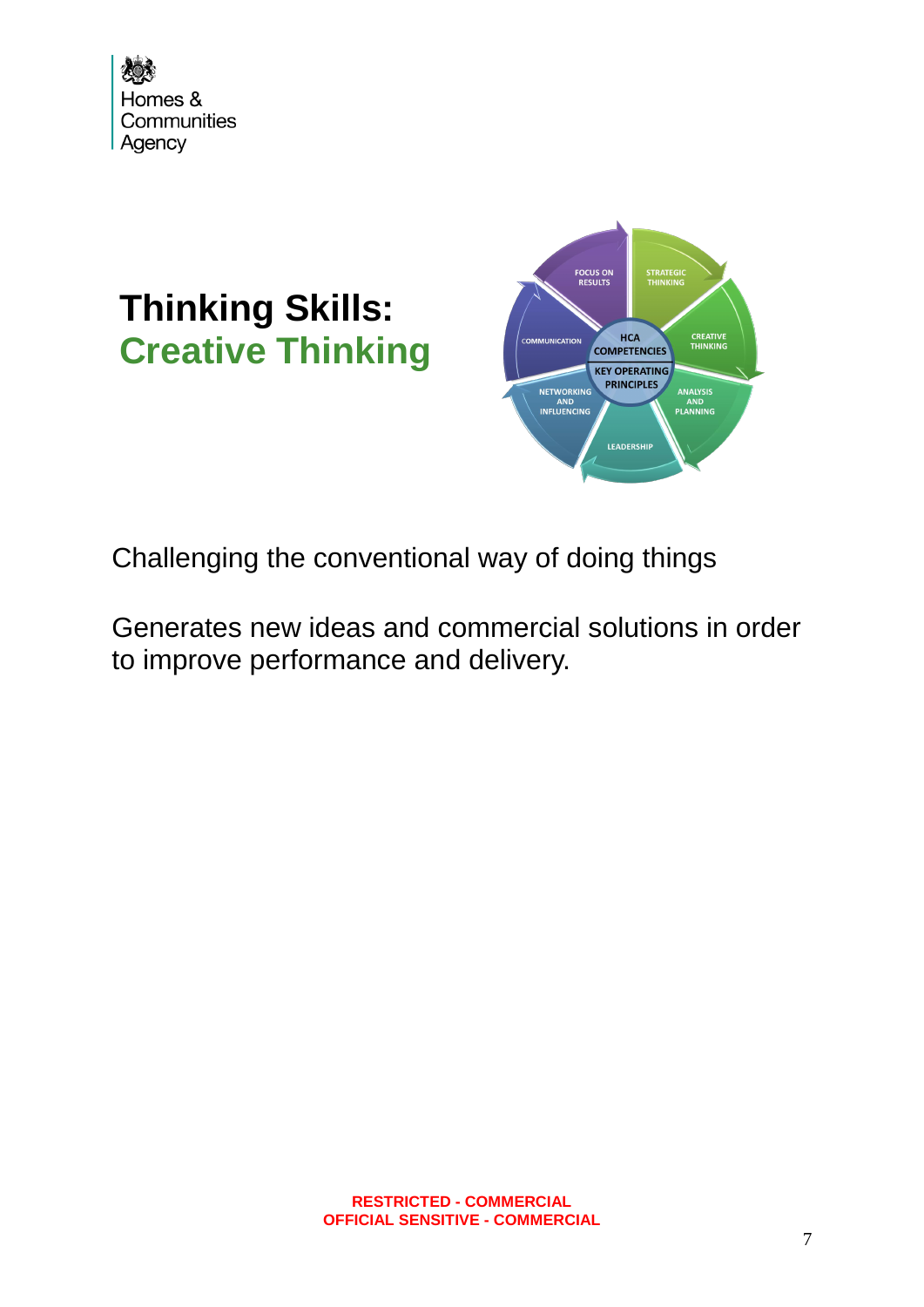大家 Homes & Communities Agency

## **Thinking Skills: Creative Thinking - Director**

| <b>Effective Behaviours</b>                                                                                                            |                                                                                                                                                         |  |
|----------------------------------------------------------------------------------------------------------------------------------------|---------------------------------------------------------------------------------------------------------------------------------------------------------|--|
| Challenges the status quo to achieve<br>improvements change, and commercial<br>solutions. Embraces technical<br>developments.          | Seeks and encourage new ideas and<br>improvements and takes measured<br>risks to deliver better outcomes.                                               |  |
| Introduces new ideas and a culture of<br>flexibility, responsiveness and change<br>that leads to improvement in Agency<br>performance. | Proactively seeks ideas which develop<br>personal and professional strategic<br>capabilities e.g. active membership of<br>professional bodies/networks. |  |
| Directs and implements necessary<br>change to address strategic issues.                                                                |                                                                                                                                                         |  |

## **Thinking Skills: Creative Thinking - Senior Manager/Heads Of**

| <b>Effective Behaviours</b>                                                                                                                                                          |                                                                                                                                                          |  |
|--------------------------------------------------------------------------------------------------------------------------------------------------------------------------------------|----------------------------------------------------------------------------------------------------------------------------------------------------------|--|
| Implements a culture of improvement<br>focussed on adding value, business<br>efficiency – encouraging people to<br>think creatively and challenge the<br>normal way of doing things. | Proactively seeks ideas which develop<br>personal and professional leadership<br>capabilities e.g. active membership of<br>professional bodies/networks. |  |
| Creates a culture of flexibility,<br>responsiveness and improvement.                                                                                                                 | Provides constructive challenge to<br>Directors to develop ideas.                                                                                        |  |
| Integrates ideas and inputs from<br>different sources to provide innovative<br>commercial solutions identifying any<br>areas of risk.                                                | Identifies within own function/team the<br>opportunity to develop new ideas and<br>approaches leading to improvements.                                   |  |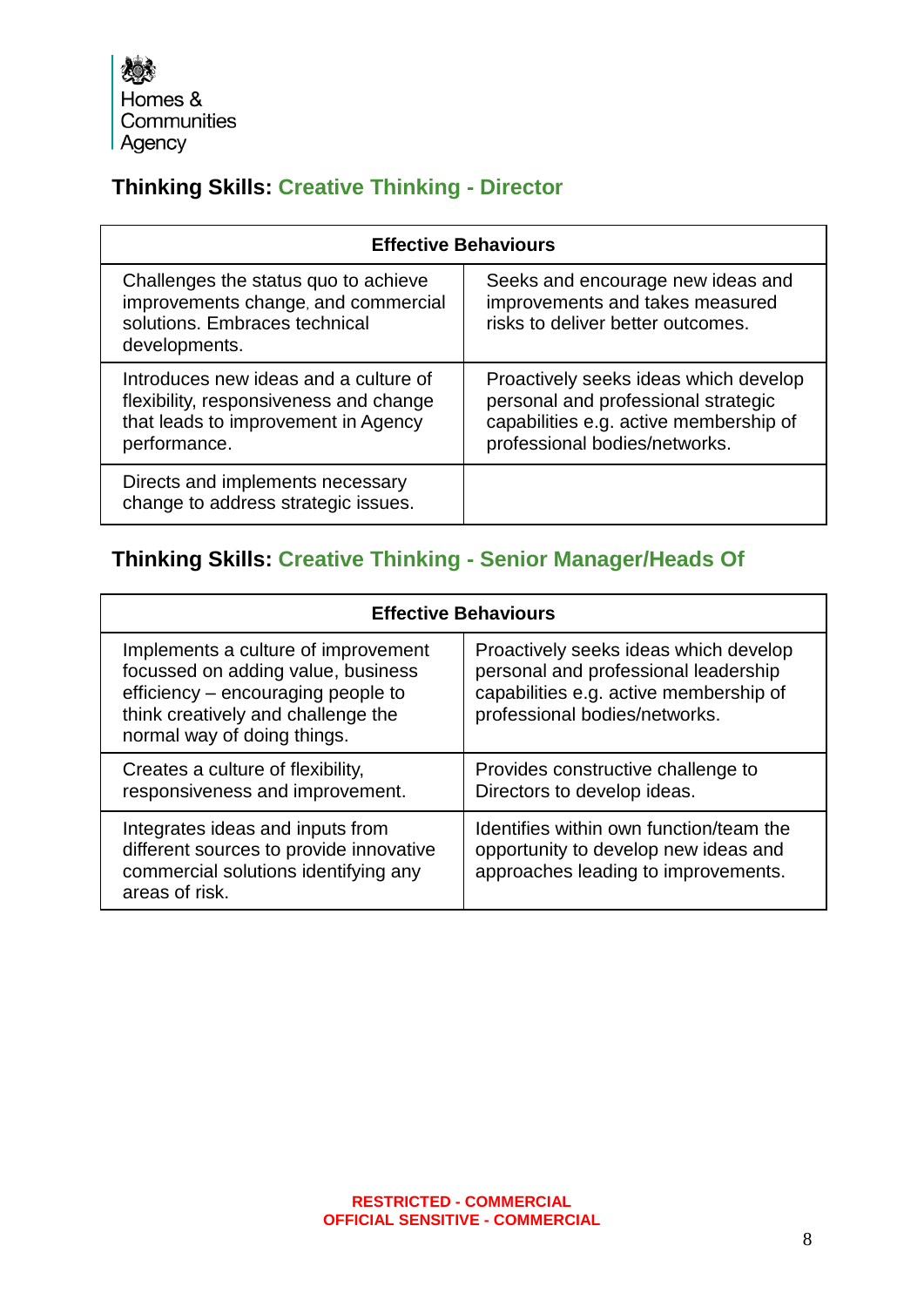小学 Homes & Communities Agency

## **Thinking Skills: Creative Thinking – Manager**

| <b>Effective Behaviours</b>                                                                                                                              |                                                                                                |  |
|----------------------------------------------------------------------------------------------------------------------------------------------------------|------------------------------------------------------------------------------------------------|--|
| Adopts a commercial approach.<br>Identifies and implements new ideas,<br>approaches, and improvements.                                                   | Encourages the sharing of knowledge<br>and learning within teams.                              |  |
| Proactively seeks ideas which develop<br>personal and professional management<br>capabilities e.g. active membership of<br>professional bodies/networks. | Contributes to and delivers<br>improvements and new ideas whilst<br>managing identified risks. |  |
| Consistently generates value for money<br>and efficient solutions.                                                                                       |                                                                                                |  |

### **Thinking Skills: Creative Thinking - Professional**

| <b>Effective Behaviours</b>                                                                                                                              |                                                                                                                                                                                       |  |
|----------------------------------------------------------------------------------------------------------------------------------------------------------|---------------------------------------------------------------------------------------------------------------------------------------------------------------------------------------|--|
| Proactively seeks ideas which develop<br>personal and professional management<br>capabilities e.g. active membership of<br>professional bodies/networks. | Considers how to achieve more with<br>less; generating value for money and<br>efficient solutions openly - discussing<br>commercially based ideas for<br>improvement within the team. |  |
| Contributes ideas and expertise to<br>challenge and improve systems,<br>procedures and policies.                                                         | Adopts new ideas and improvements and<br>implements where appropriate.                                                                                                                |  |
| Takes a flexible and adaptable approach<br>to change and new ideas.                                                                                      | Supports and proactively works to<br>improve processes.                                                                                                                               |  |

## **Thinking Skills: Creative Thinking – Administration**

| <b>Effective Behaviours</b>                                                                                                                                             |                                                         |  |
|-------------------------------------------------------------------------------------------------------------------------------------------------------------------------|---------------------------------------------------------|--|
| Has an awareness of others workload<br>and is considerate of their skills and time.                                                                                     | Supports and proactively works to<br>improve processes. |  |
| Flags up limitations in systems and<br>processes; ensures they are kept<br>updated, current and fit for purpose by<br>suggesting improvement or new ways of<br>working. |                                                         |  |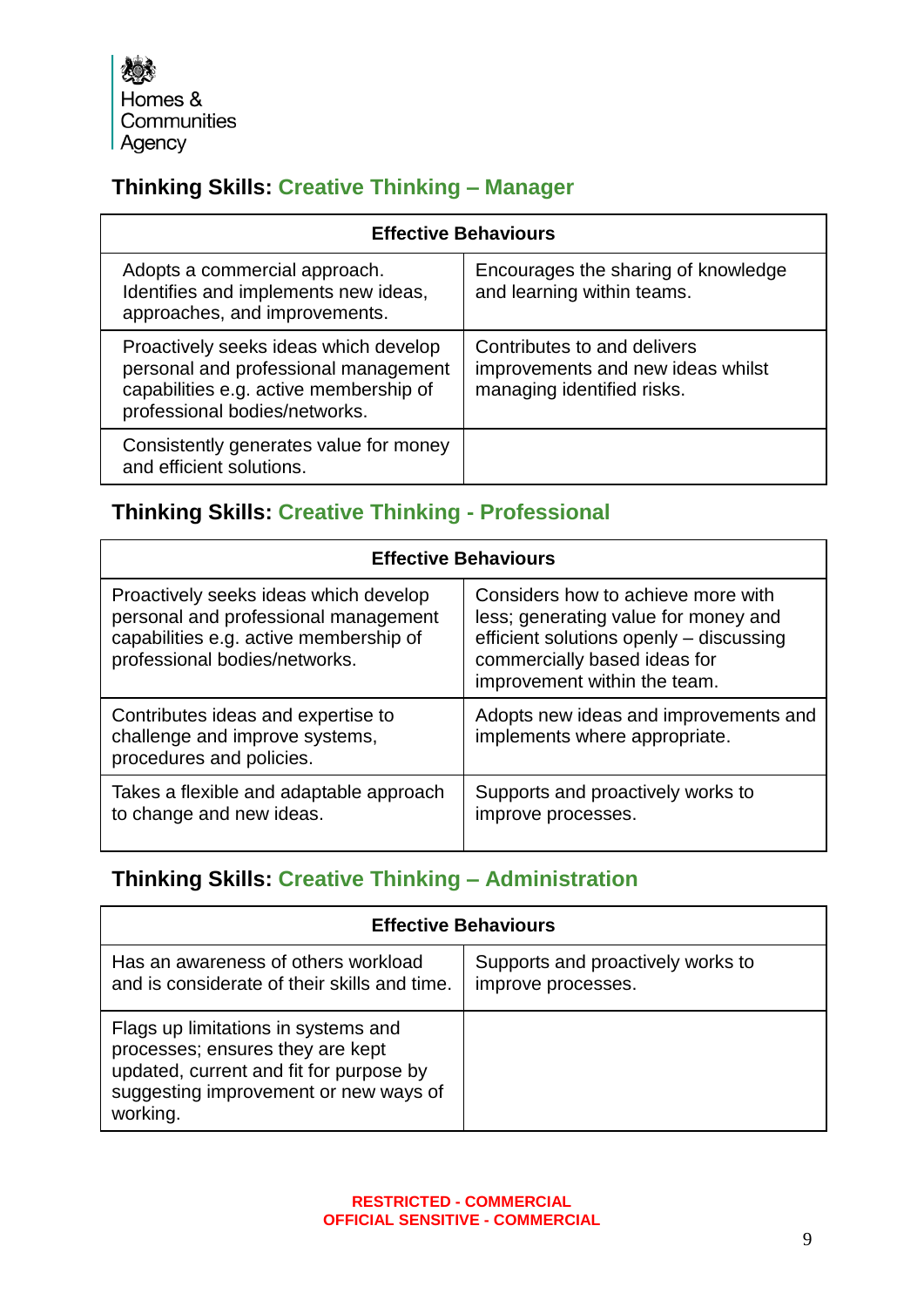

## **Thinking Skills: Analysis & Planning**



Thinks logically and analytically to get to the core of problems; manages and assimilates complex information resulting in effective decisions based on sound commercial knowledge and expertise.

Works quickly and accurately, through the planning and prioritising of own workload.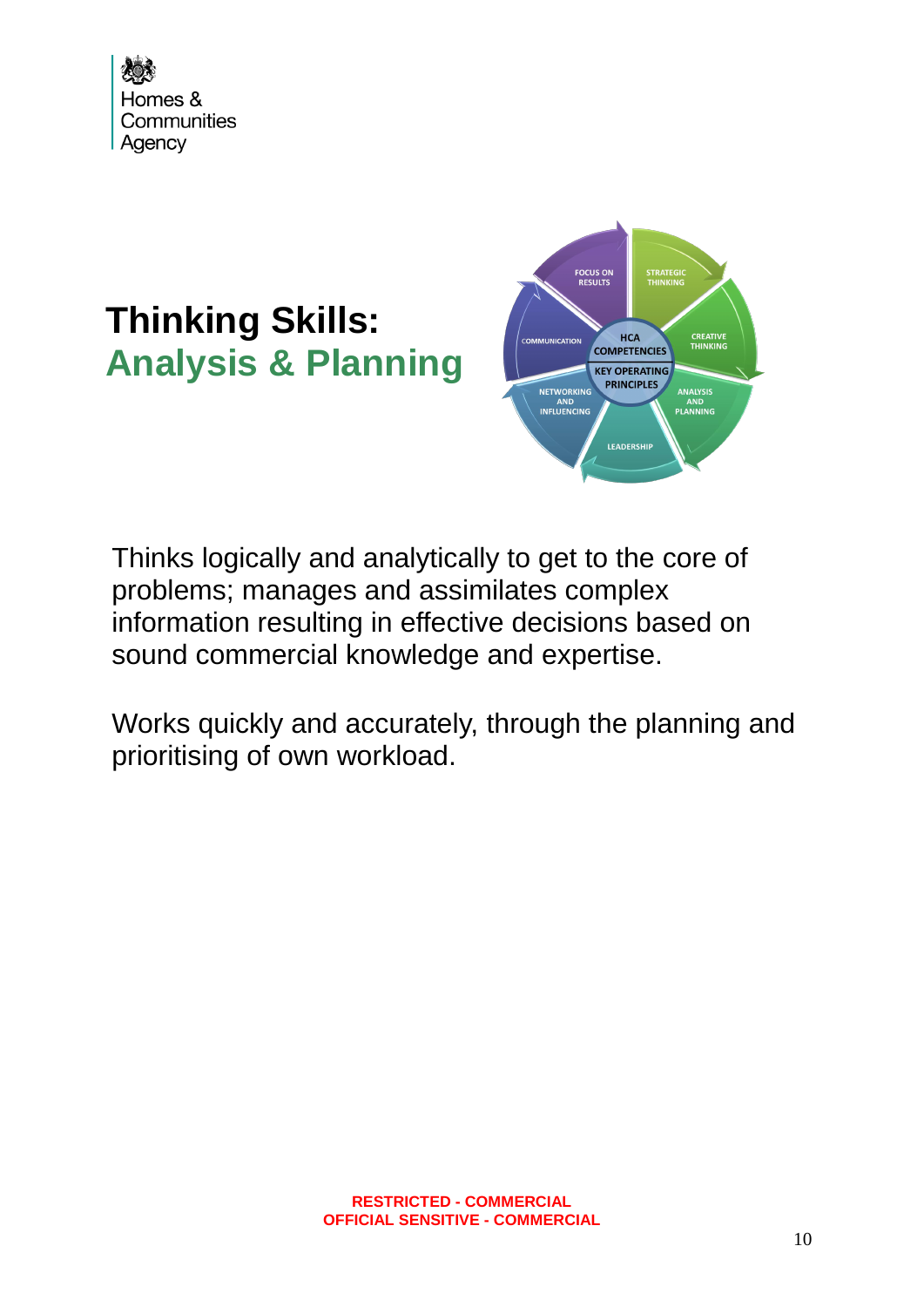#### **Thinking Skills: Analysis & Planning – Director**

| <b>Effective Behaviours</b>                                                                                     |                                                                                                                                                                                     |
|-----------------------------------------------------------------------------------------------------------------|-------------------------------------------------------------------------------------------------------------------------------------------------------------------------------------|
| Assimilates and manages complex<br>information quickly, to find solutions to<br>issues of strategic importance. | Has a broad based awareness and<br>knowledge of the interaction of national,<br>regional and local housing and<br>regeneration policies in line with the<br>commercial environment. |
| Balances stakeholder and HCA needs                                                                              | Champions the use of appropriate                                                                                                                                                    |
| and risks when analysing decision-                                                                              | techniques to ensure delivery on                                                                                                                                                    |
| making.                                                                                                         | complex programmes/projects.                                                                                                                                                        |
| Identifies new ways of simplifying                                                                              | Identifies and pursues commercial                                                                                                                                                   |
| complex issues.                                                                                                 | opportunities to deliver HCA strategy.                                                                                                                                              |

### **Thinking Skills: Analysis & Planning - Senior Manager/Heads Of**

| <b>Effective Behaviours</b>                                                                                                                            |                                                                                                                           |
|--------------------------------------------------------------------------------------------------------------------------------------------------------|---------------------------------------------------------------------------------------------------------------------------|
| Assimilates and manages complex<br>information to provide solutions to issues<br>of strategic/operational importance.                                  | Translates ideas into broad plans and<br>projects; building plans that overcome<br>conflicts of priorities and resources. |
| Makes informed decisions; thinking<br>ahead to anticipate consequences and<br>risks of key decisions. Ensures and<br>maintains a commercial awareness. | Uses appropriate techniques to ensure<br>delivery of complex<br>programmes/projects.                                      |
| Anticipates problems and addresses<br>them promptly to minimise impact.                                                                                | Develops achievable plans to deliver the<br><b>HCA</b> strategy.                                                          |
| Uses commercial expertise to secure<br>best value for the HCA.                                                                                         |                                                                                                                           |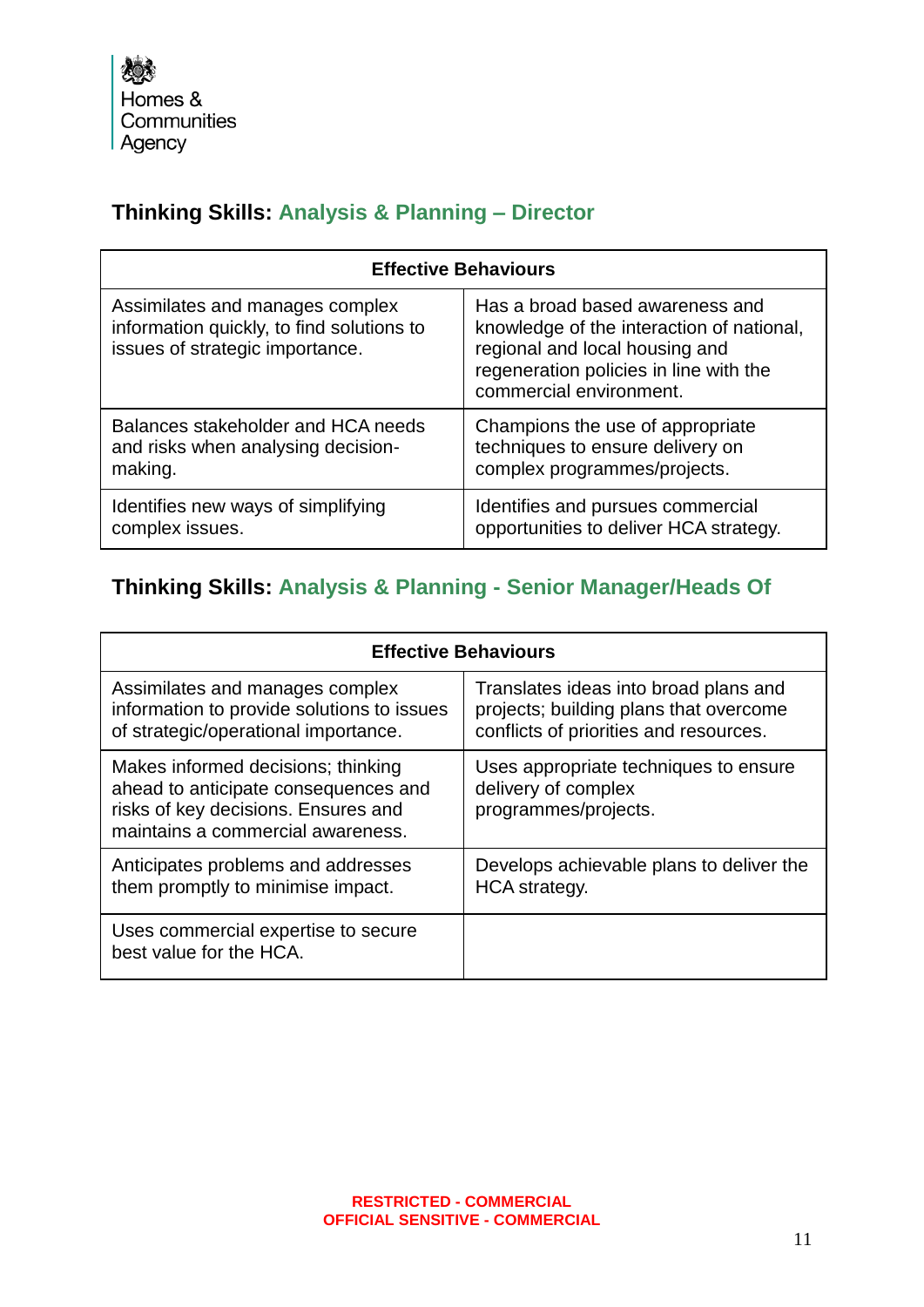小学 Homes & Communities Agency

## **Thinking Skills: Analysis & Planning – Manager**

| <b>Effective Behaviours</b>                      |                                                                                                                                        |
|--------------------------------------------------|----------------------------------------------------------------------------------------------------------------------------------------|
| Identifies problems and implements               | Understands and links unrelated,                                                                                                       |
| timely solutions efficiently and effectively.    | complex or diverse issues.                                                                                                             |
| Utilises relevant information to support         | Applies a good understanding of                                                                                                        |
| decision making.                                 | commercial principles.                                                                                                                 |
| Manages activities and resources<br>effectively. | Uses appropriate tools/techniques to<br>ensure programmes, projects and<br>services are delivered on time and to<br>required standard. |

#### **Thinking Skills: Analysis & Planning – Professional**

| <b>Effective Behaviours</b>               |                                            |
|-------------------------------------------|--------------------------------------------|
| Critically reviews a range of information | Uses appropriate knowledge and skills      |
| sources to ensure sound judgements.       | effectively in practical applications.     |
| Demonstrates a high level of personal     | Prioritises what is important, understands |
| organisation; consistently meeting        | the compromise between quality and         |
| deadlines.                                | expedient output.                          |
| Evaluates situations and makes timely     | Applies a good understanding of            |
| and effective decisions.                  | commercial principles.                     |

#### **Thinking Skills: Analysis and Planning – Administration**

| <b>Effective Behaviours</b>            |                                         |
|----------------------------------------|-----------------------------------------|
| Considers the impact of actions when   | Plans workload accurately to deliver on |
| planning and before making a decision. | time.                                   |
| Multi tasks effectively and maintains  | Understands and follows appropriate     |
| focus (even when under stress and      | procedures, processes and quidelines.   |
| pressure).                             | standards and policies.                 |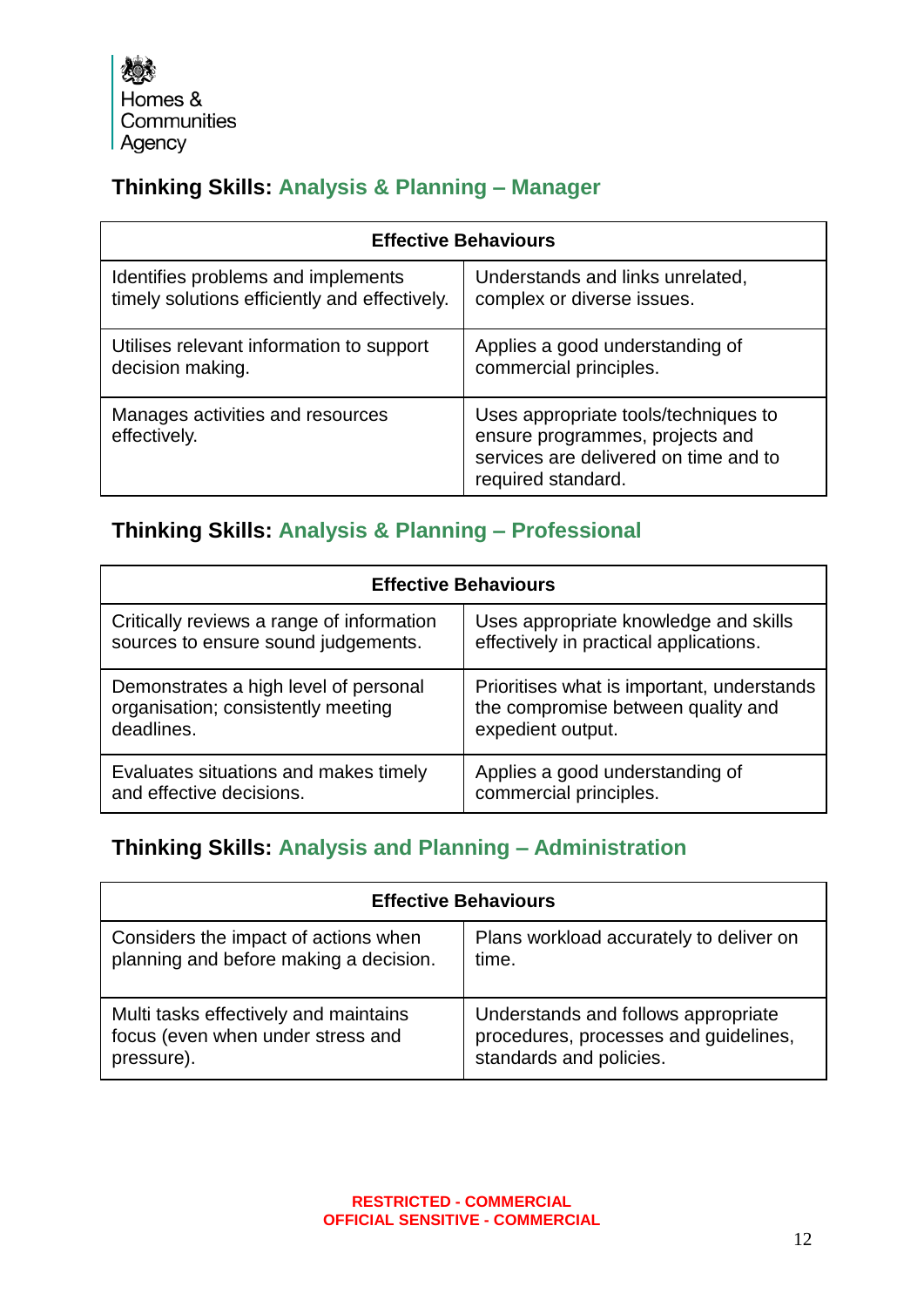

# **Delivery Skills: Leadership**



Everyone in the HCA has the potential to lead.

Articulates the vision in a clear and transparent way; role models through being clearly visible as a leader.

Manages change effectively; develops and retains talented people through a clear focus on people development and knowledge management.

Promotes team working.

Everyone has the responsibility to take ownership of challenges and problems and seek to resolve them.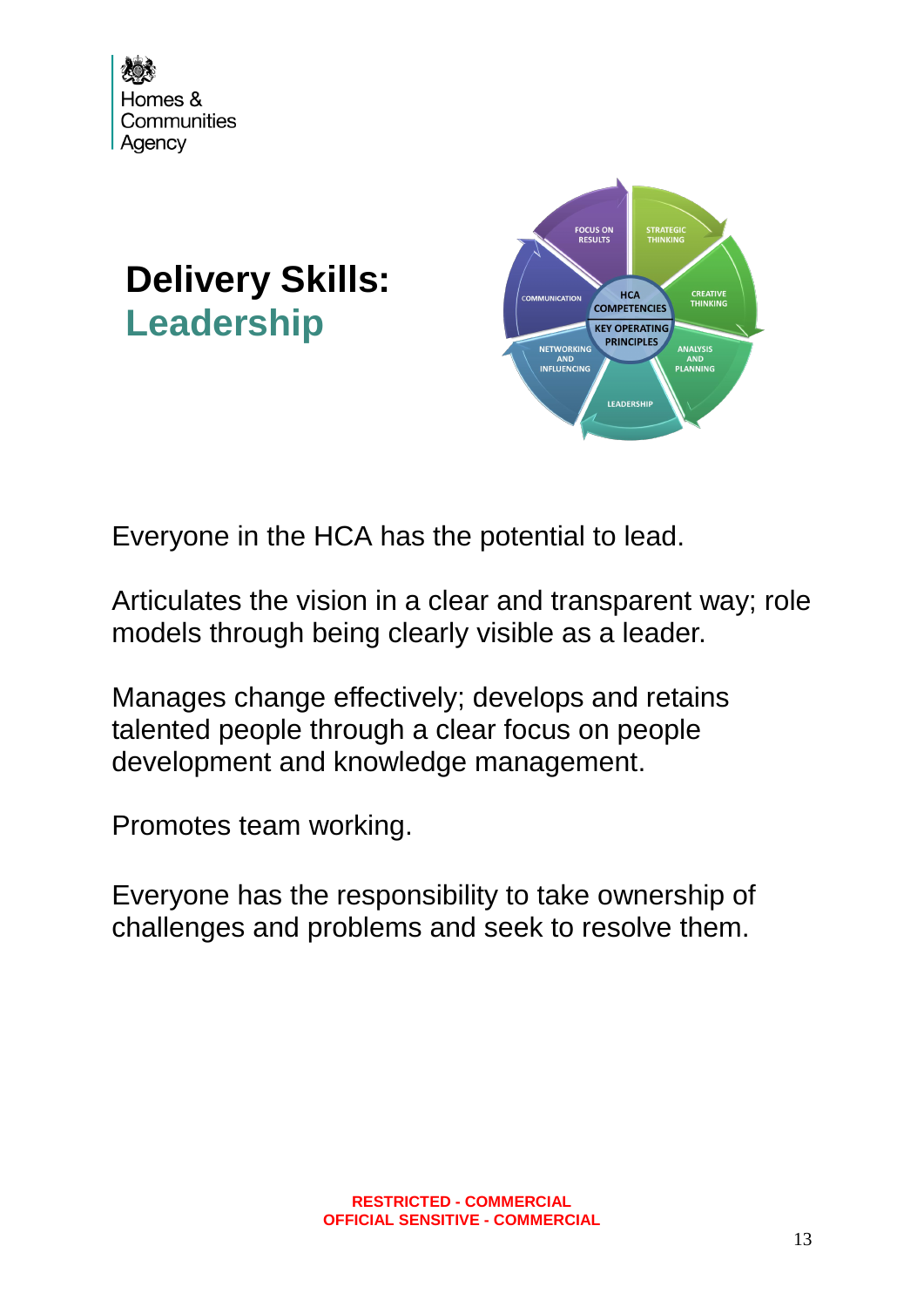## **Delivery Skills: Leadership – Director**

| <b>Effective Behaviours</b>                                                                                                                                                 |                                                                                                                                   |
|-----------------------------------------------------------------------------------------------------------------------------------------------------------------------------|-----------------------------------------------------------------------------------------------------------------------------------|
| Articulates clear vision and direction<br>for the Agency. Ensures a clear<br>understanding of commercial factors.                                                           | Role models self-development and<br>improvement.                                                                                  |
| Seeks and adopts the best principles<br>of leadership e.g. flexible leadership<br>style depending on the nature of task<br>and the knowledge and skills of team<br>members. | Understands how the strategic<br>challenges impact across the skills and<br>competencies required throughout the<br>HCA.          |
| Aligns resources and effort and shares<br>leadership to deliver integrated change<br>across the Agency.                                                                     | Puts in place clear succession plans<br>through identifying and developing talent<br>in own team or the wider Agency.             |
| Promotes a culture of continuous<br>learning, development and<br>improvement across the Agency.                                                                             | Devolves, delegates and gives<br>responsibility to the team to work<br>effectively.                                               |
| Is visible to staff and stakeholders;<br>regularly and confidently engaging<br>with people at all levels to generate<br>commitment to goals.                                | Proactively promotes a culture of<br>collaborative and effective working<br>across the Agency promoting a One<br>Agency Approach. |
| Recognises and rewards innovative<br>thought and ideas from within the<br>team.                                                                                             |                                                                                                                                   |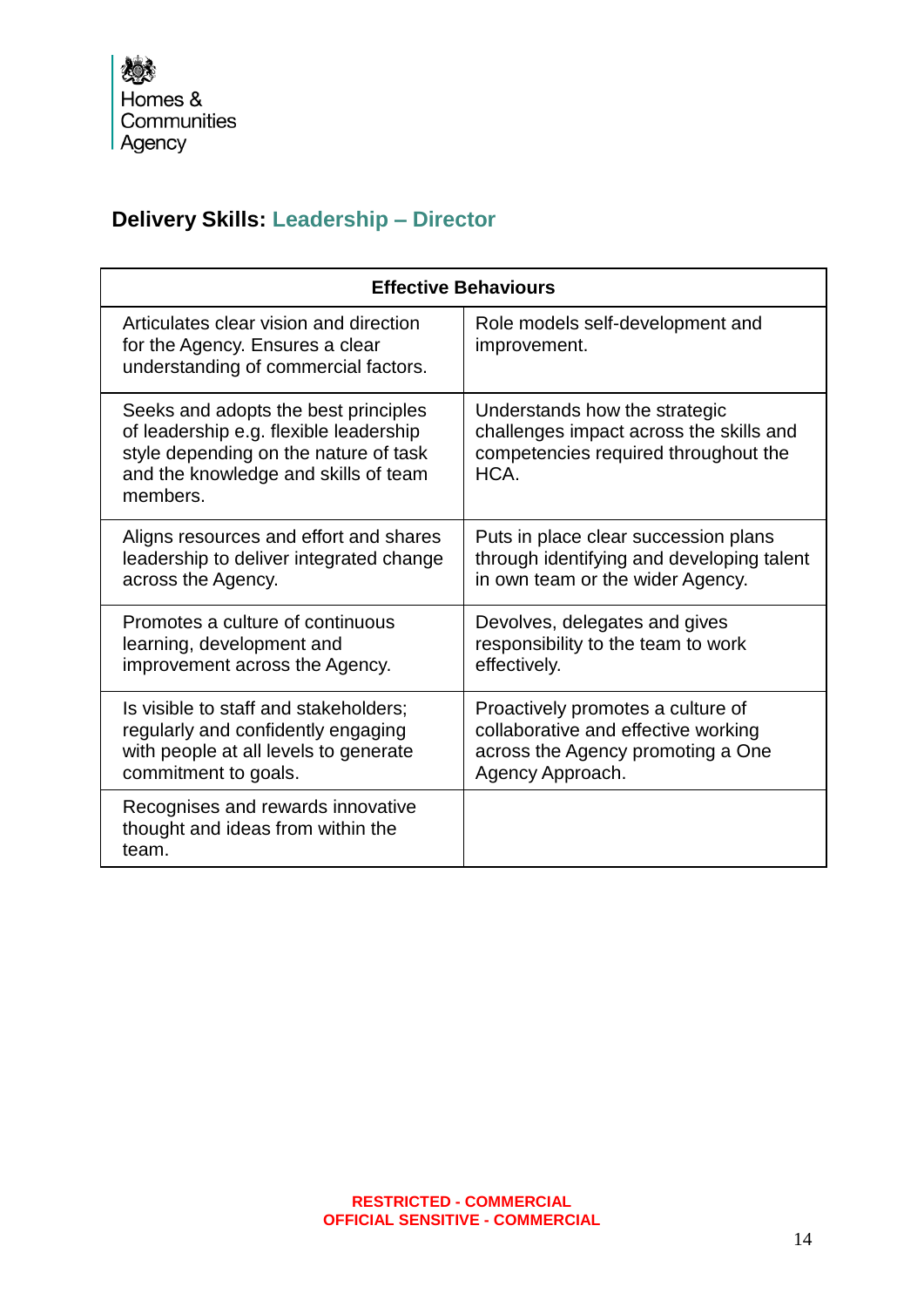大家 Homes & Communities Agency

## **Delivery Skills: Leadership - Senior Manager/Heads**

| <b>Effective Behaviours</b>                                                                                                                  |                                                                                              |
|----------------------------------------------------------------------------------------------------------------------------------------------|----------------------------------------------------------------------------------------------|
| Understand the motives and drives of                                                                                                         | Actively develops team performance                                                           |
| own team members; inspiring and                                                                                                              | through coaching methods and                                                                 |
| motivating teams to deliver high                                                                                                             | interventions and using SMART                                                                |
| performance.                                                                                                                                 | objectives.                                                                                  |
| Role models HCA Operating Principles                                                                                                         | Role models Senior Management self-                                                          |
| and articulates clear direction.                                                                                                             | development and improvement.                                                                 |
| Thinks ahead to ensure that the                                                                                                              | Works across teams to generate                                                               |
| capability of the team match future                                                                                                          | commitment and enthusiasm during                                                             |
| Agency requirements.                                                                                                                         | change.                                                                                      |
| Is visible to staff and stakeholders;<br>regularly and confidently engaging<br>with people at all levels to generate<br>commitment to goals. | Has a clear understanding of the<br>commercial environment and shares this<br>with the team. |

## **Delivery Skills: Leadership – Manager**

| <b>Effective Behaviours</b>                                                                        |                                              |
|----------------------------------------------------------------------------------------------------|----------------------------------------------|
| Communicates clear direction,                                                                      | Identifies areas of potential conflict       |
| translates into SMART objectives, in                                                               | within the team and manages conflict         |
| line with HCA Operating principles.                                                                | assertively and consistently.                |
| Uses an adaptable leadership style to<br>suit the situation, team and individual<br>needs.         | Manages change sensitively with the<br>team. |
| Identifies and develops talented people                                                            | Encourages and supports staff to             |
| within own team. Carries out regular                                                               | develop and improve. Proactively             |
| discussions to identify needs and                                                                  | seeks feedback from others to assist in      |
| support; acting as a coach and mentor.                                                             | developing own team members.                 |
| Skilfully manages team's workload and                                                              | Role models and demonstrates active          |
| performance improvement.                                                                           | self-development and improvement.            |
| Actively encourages collaborative<br>working and invests time to build a<br>positive team culture. |                                              |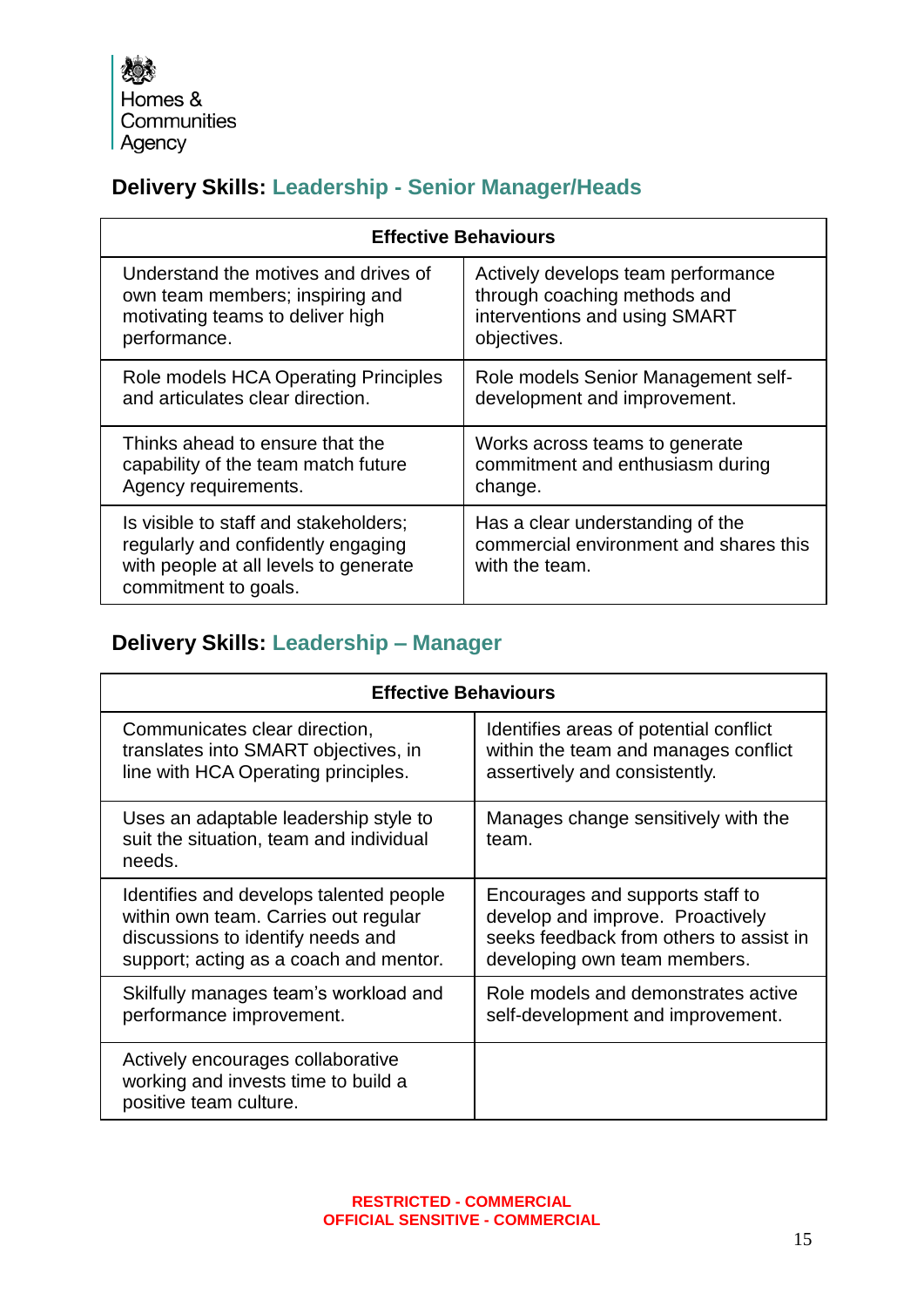大家 Homes & Communities Agency

## **Delivery Skills: Leadership – Professional**

| <b>Effective Behaviours</b>                                                                                         |                                                                                                                    |
|---------------------------------------------------------------------------------------------------------------------|--------------------------------------------------------------------------------------------------------------------|
| Visible as a technical expert within the<br>business - proactively sharing own<br>expertise with others.            | Skilfully handles difficult conversations<br>and challenges to ensure tasks are<br>achieved and completed on time. |
| Demonstrates HCA Operating<br>Principles and helps to maintain<br>professional standards and knowledge<br>in teams. | Actively encourages collaborative<br>working, adopting a positive approach<br>when interacting with others.        |
| Proactively seeks opportunity to<br>enhance and improve own knowledge<br>and behaviours.                            |                                                                                                                    |

## **Delivery Skills: Leadership – Administration**

| <b>Effective Behaviours</b>                                                                                            |                                                                                                                                                   |
|------------------------------------------------------------------------------------------------------------------------|---------------------------------------------------------------------------------------------------------------------------------------------------|
| Recognises that everyone can lead and<br>has responsibility for identifying and<br>solving problems/addressing issues. | Displays a high regard for own team and<br>demonstrates positive team working<br>behaviours e.g. recognises a team<br>member for a job well done. |
| Seeks every opportunity to develop own<br>skills. Seeks opportunities for continual<br>improvement and development.    | Shows enthusiasm and commitment to<br>the role; demonstrates a sense of pride<br>in own work and that of team.                                    |
| Shows commitment and welcomes<br>further responsibility, variety and change.                                           |                                                                                                                                                   |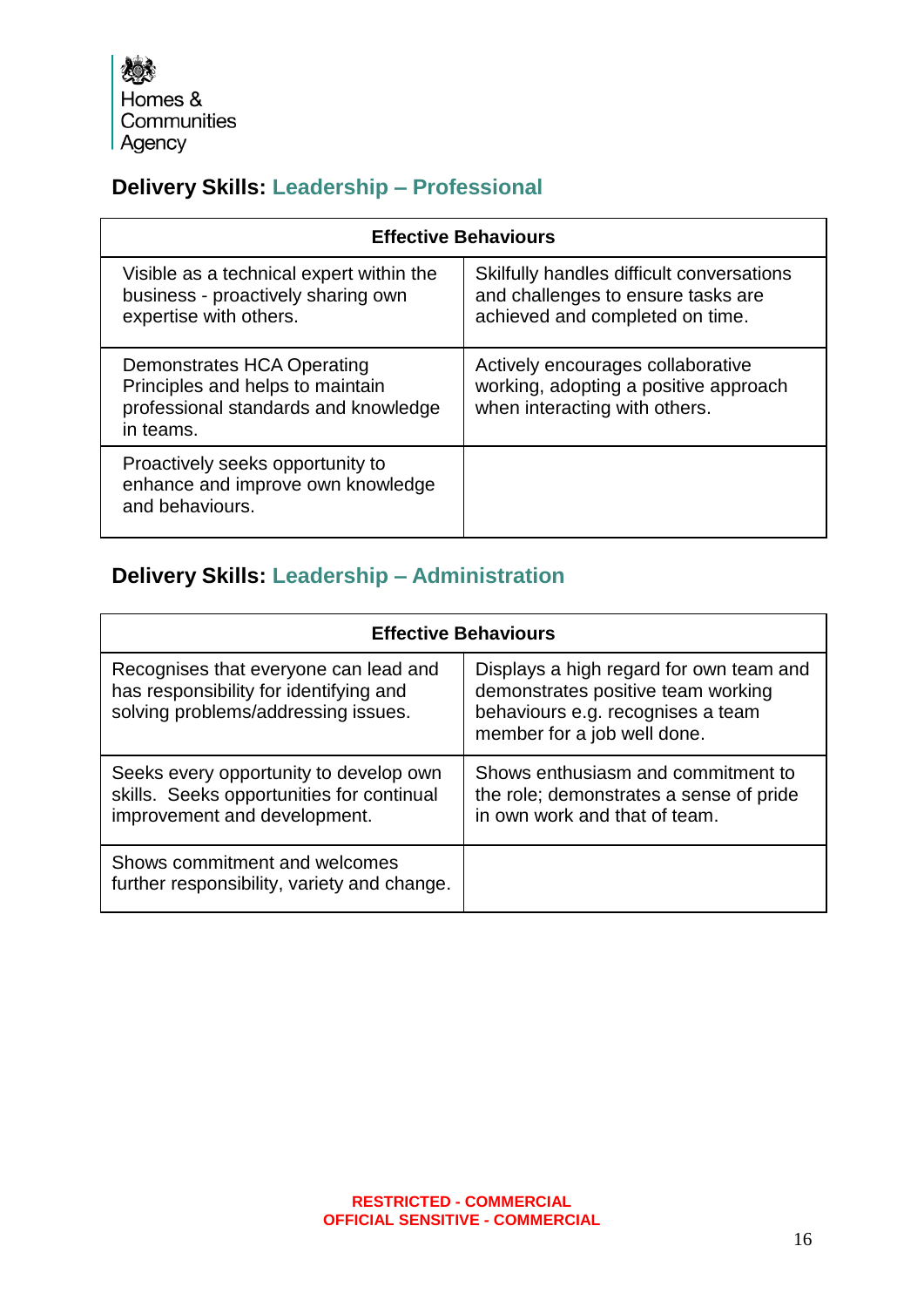

## **Delivery Skills: Networking and Influencing**



Proactively develops robust relationships with stakeholders and partners; creates and develops these relationships to increase and broaden spheres of own and HCA influence.

Shows sound emotional maturity which has a positive impact when working with stakeholders.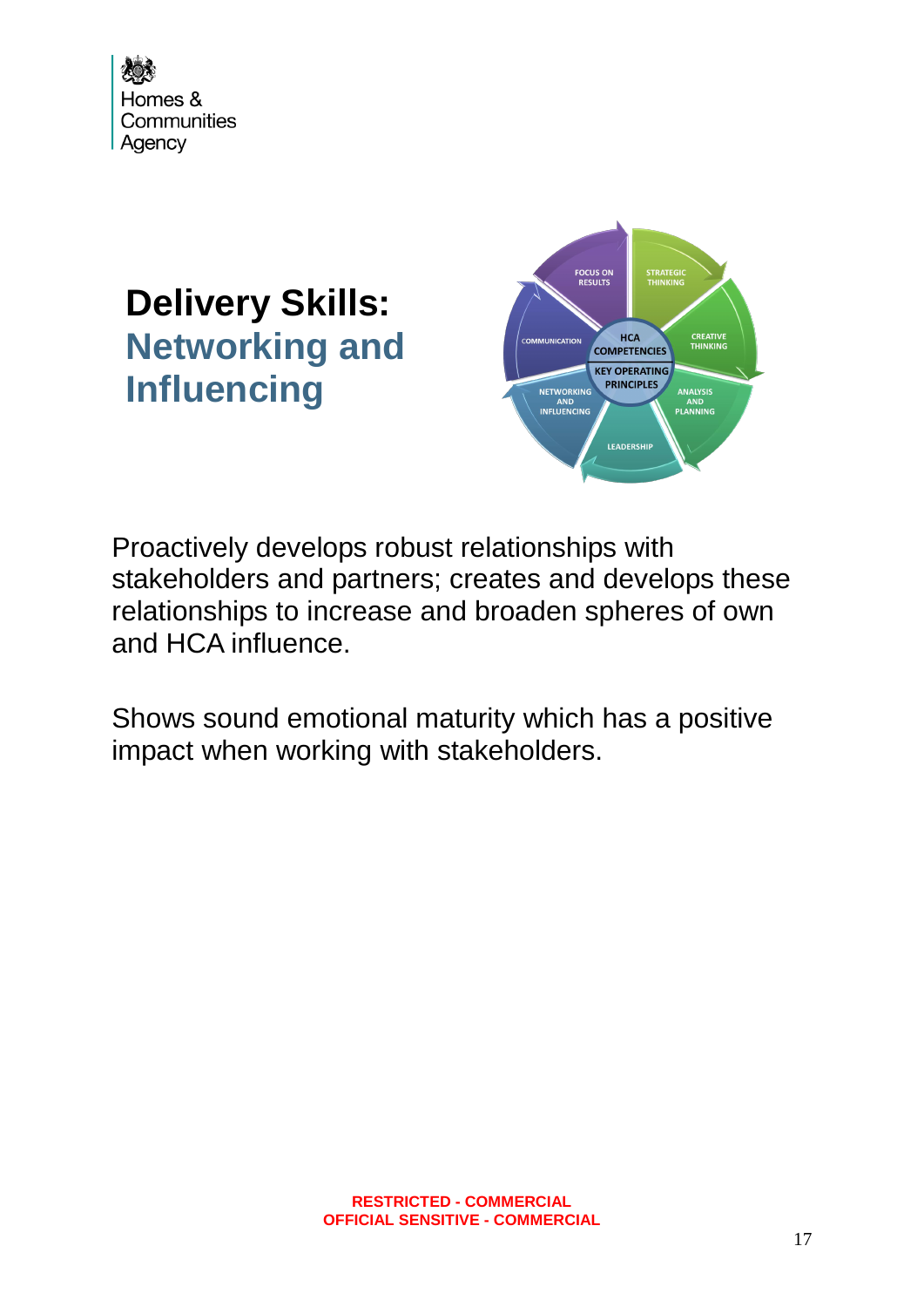公募 Homes & Communities Agency

## **Delivery Skills: Networking and Influencing – Director**

| <b>Effective Behaviours</b>                                                                                                                                                                      |                                                                                                                                                   |
|--------------------------------------------------------------------------------------------------------------------------------------------------------------------------------------------------|---------------------------------------------------------------------------------------------------------------------------------------------------|
| Builds high level relationships with<br>public and private sector organisations<br>in order to shape and influence.<br>Develops networks to support<br>commercial awareness and<br>developments. | Works effectively with non-Executive<br>Directors to bring together political and<br>official leadership to improve governance<br>at board level. |
| Is politically astute e.g. targets key                                                                                                                                                           | Confronts issues, and challenges                                                                                                                  |
| partners with whom to build                                                                                                                                                                      | assumptions at the highest levels with                                                                                                            |
| relationships to shape and influence                                                                                                                                                             | delivery partners and stakeholders in an                                                                                                          |
| events.                                                                                                                                                                                          | assertive and constructive way.                                                                                                                   |
| Actively pursues engagement and                                                                                                                                                                  | Uses appropriate influencing strategies                                                                                                           |
| involvement with politicians on key                                                                                                                                                              | to deliver sustainable change and                                                                                                                 |
| policy issues.                                                                                                                                                                                   | improvements.                                                                                                                                     |

### **Delivery Skills: Networking and Influencing Senior Manager/Heads**

| <b>Effective Behaviours</b>            |                                            |
|----------------------------------------|--------------------------------------------|
| Creates local and national networks of | Demonstrates political astuteness and      |
| contacts that transcend functional     | utilises networks/contacts and             |
| boundaries within the HCA.             | relationships in order to influence.       |
| Takes an active lead in building       | Consults appropriately and meaningfully    |
| internal and external relationships to | with others, in order to resolve a problem |
| build mutual trust and commitment.     | or issue.                                  |
| Proactively seeks to share ideas and   | Understands and communicates               |
| resources across boundaries.           | commercial considerations.                 |

## **Delivery Skills: Networking and Influencing – Manager**

| <b>Effective Behaviours</b>                                                                                                                          |                                            |
|------------------------------------------------------------------------------------------------------------------------------------------------------|--------------------------------------------|
| Takes an active lead in building                                                                                                                     | Listens carefully to views of stakeholders |
| relationships through trust and                                                                                                                      | and uses this understanding to negotiate   |
| respect.                                                                                                                                             | win-win outcomes.                          |
| Knows who the key influencers are                                                                                                                    | Networks to build support and buy in for   |
| and how to involve them as required.                                                                                                                 | ideas.                                     |
| Manages up skilfully and regularly to<br>ensure that senior management are<br>aware of developments and plans;<br>draws attention to key priorities. |                                            |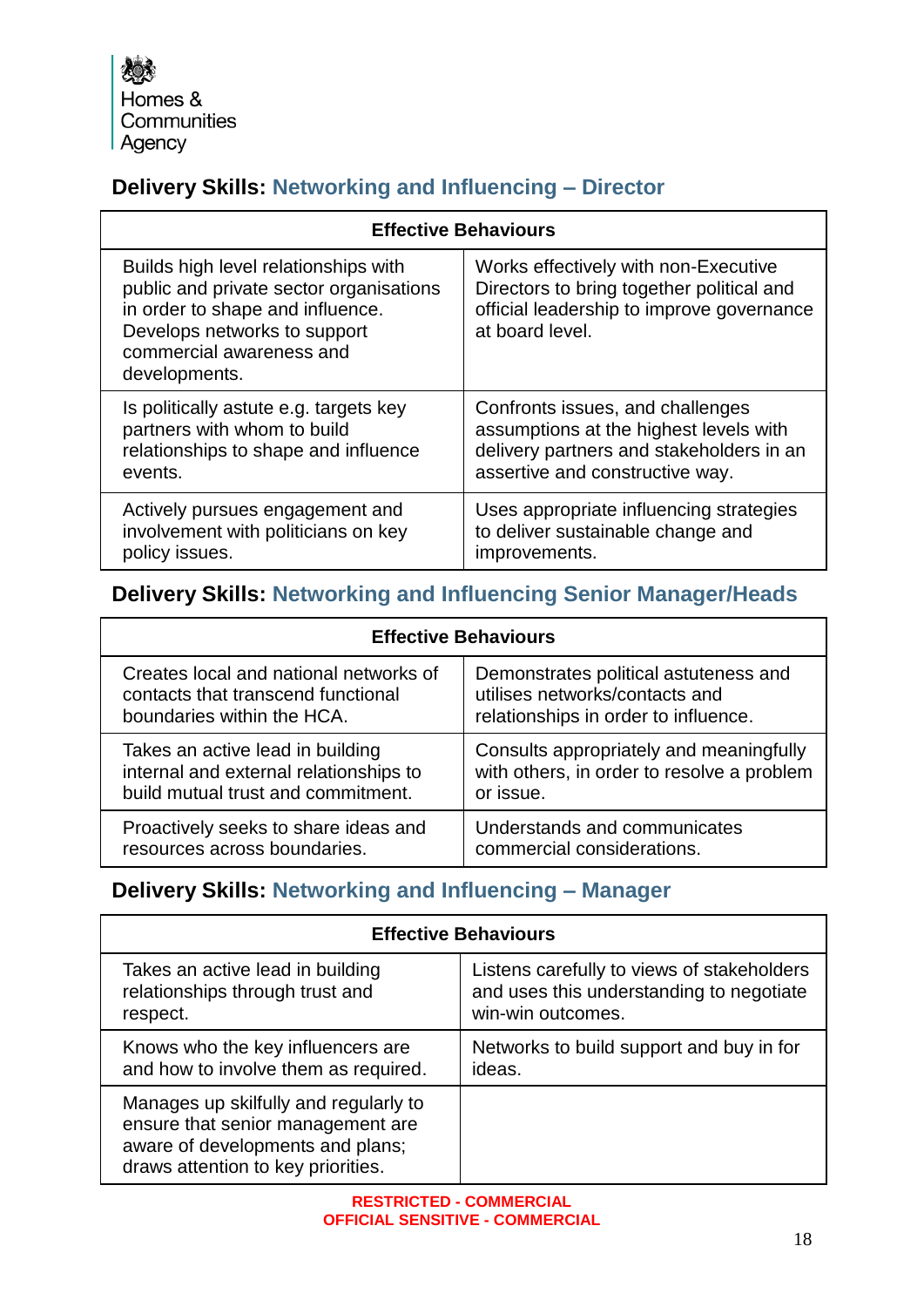## **Delivery Skills: Networking and Influencing – Professional**

| <b>Effective Behaviours</b>                                                                                                     |                                              |
|---------------------------------------------------------------------------------------------------------------------------------|----------------------------------------------|
| Builds relationships at all levels through                                                                                      | Negotiates effectively but fairly in pursuit |
| trust and respect.                                                                                                              | of the interests of the Agency.              |
| Works effectively under stress and                                                                                              | Listens carefully to views of stakeholders   |
| pressure, maintains resilience in the face                                                                                      | and uses this understanding to negotiate     |
| of adversity.                                                                                                                   | win-win outcomes.                            |
| Manages up skilfully and regularly to<br>ensure that management are aware of<br>and draws attention to key risks and<br>issues. |                                              |

## **Delivery Skills: Networking and Influencing – Administration**

| <b>Effective Behaviours</b>                 |                                       |
|---------------------------------------------|---------------------------------------|
| Understands and manages the impact of       | Challenges options with confidence in |
| change; remaining committed to              | order to seek clarity or present      |
| individual objectives.                      | alternatives.                         |
| Shows resilience under stress and           | Listens and considers others opinions |
| pressure; when deadlines are tight or       | when reaching conclusions and making  |
| challenging.                                | recommendations.                      |
| Uses appropriate language and<br>behaviour. |                                       |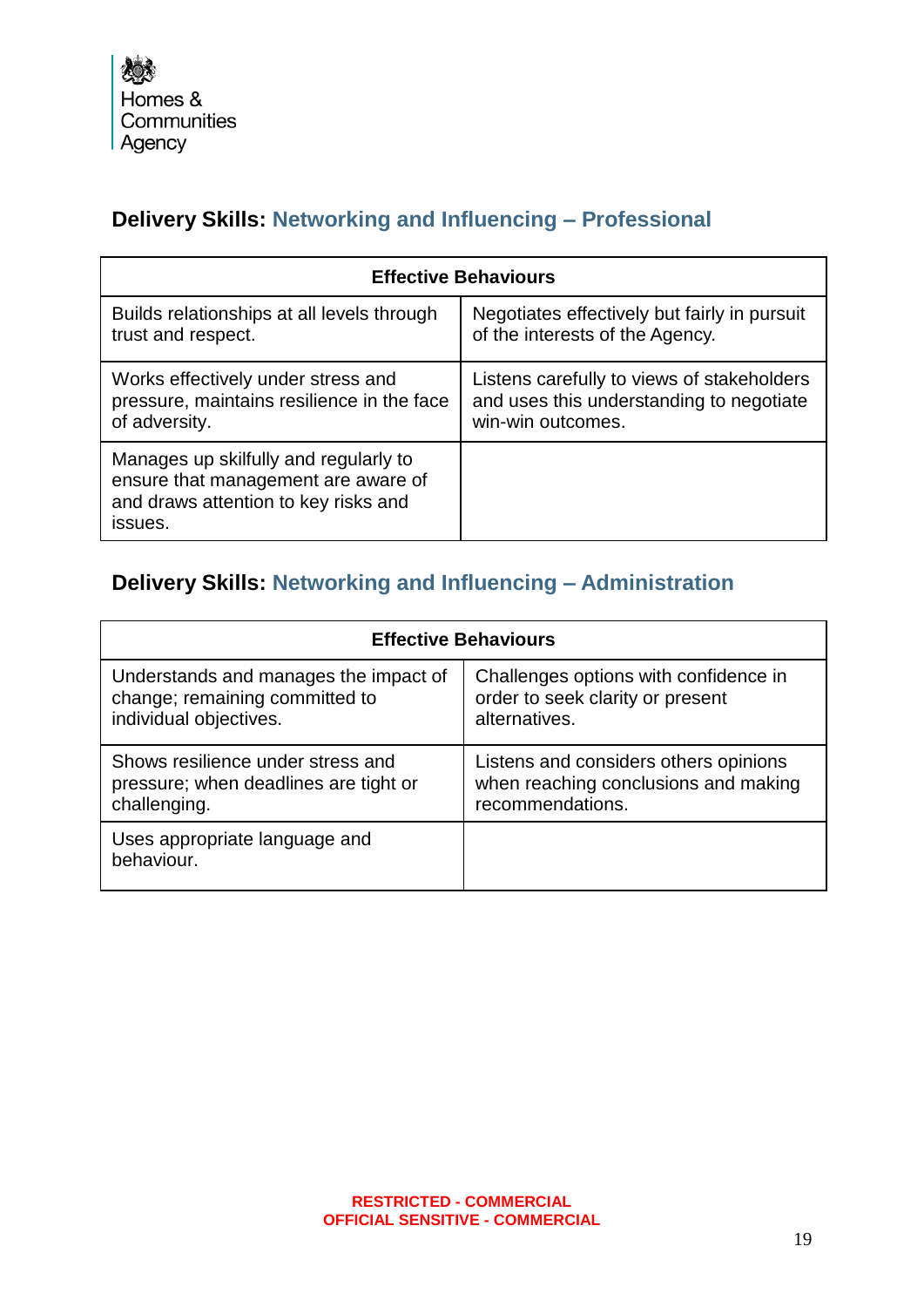

## **Delivery Skills: Communication**



Communicates with others clearly, concisely, confidently, with consideration and respect in a way that engages the audience and achieves the desired result.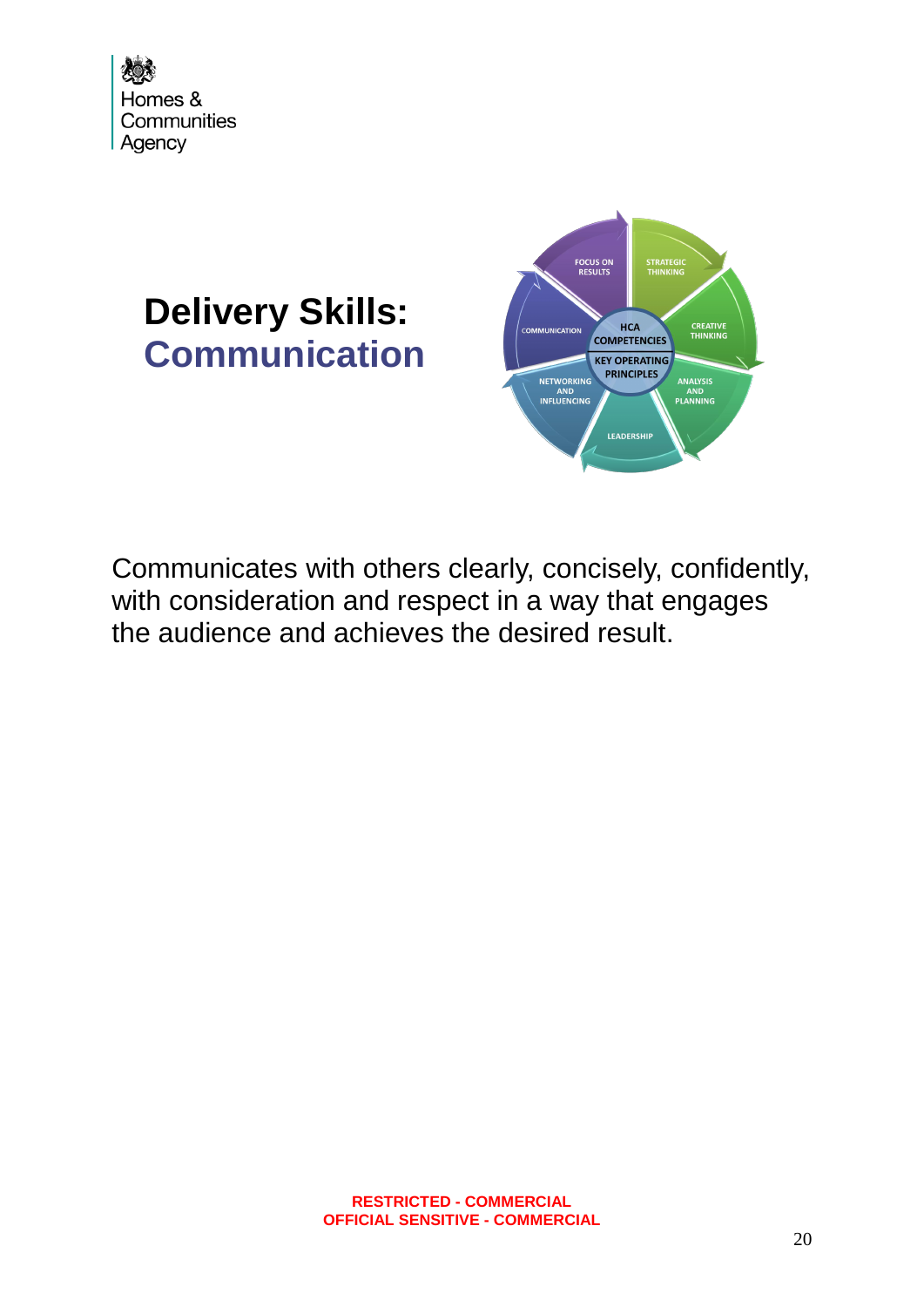Homes & Communities Agency

## **Delivery Skills: Communication – Director**

| <b>Effective Behaviours</b>                                                                                                                             |                                                                                                           |
|---------------------------------------------------------------------------------------------------------------------------------------------------------|-----------------------------------------------------------------------------------------------------------|
| Engages and debates on key areas of<br>policy and HCA strategy at the highest<br>level.                                                                 | Commands instant attention and respect<br>of audience with confident tone and<br>robust content.          |
| Demonstrates appropriate use of<br>different/appropriate styles of media to<br>communicate important messages and<br>maximise understanding and impact. | Cascades information frequently,<br>accurately, and in a timely manner,<br>engaging staff in the process. |

### **Delivery Skills: Communication – Senior Manager/Heads Of**

| <b>Effective Behaviours</b>                                                                                                 |                                                                                               |
|-----------------------------------------------------------------------------------------------------------------------------|-----------------------------------------------------------------------------------------------|
| Interprets the HCA strategy and<br>business plans and communicates it<br>effectively across the team/function.              | Thinks carefully about the delivery<br>content of messages to achieve the<br>greatest impact. |
| Cascades information credibly and<br>effectively and checks to ensure that<br>the message has been correctly<br>understood. | Communicates clearly throughout the<br>HCA the purpose and value of own<br>team/function.     |
| Maximises opportunities to gather<br>feedback and use as a basis to inform.                                                 |                                                                                               |

#### **Delivery Skills: Communication – Manager**

| <b>Effective Behaviours</b>                                                                                          |                                                                                                            |
|----------------------------------------------------------------------------------------------------------------------|------------------------------------------------------------------------------------------------------------|
| Represents and communicates the<br>Agency strategy convincingly and<br>credibly.                                     | Encourages constructive debate to<br>improve understanding of key issues.                                  |
| Looks for simplification in<br>communication through breaking down<br>complex information into manageable<br>chunks. | Demonstrates effective open<br>communication skills and varies style and<br>method appropriate to context. |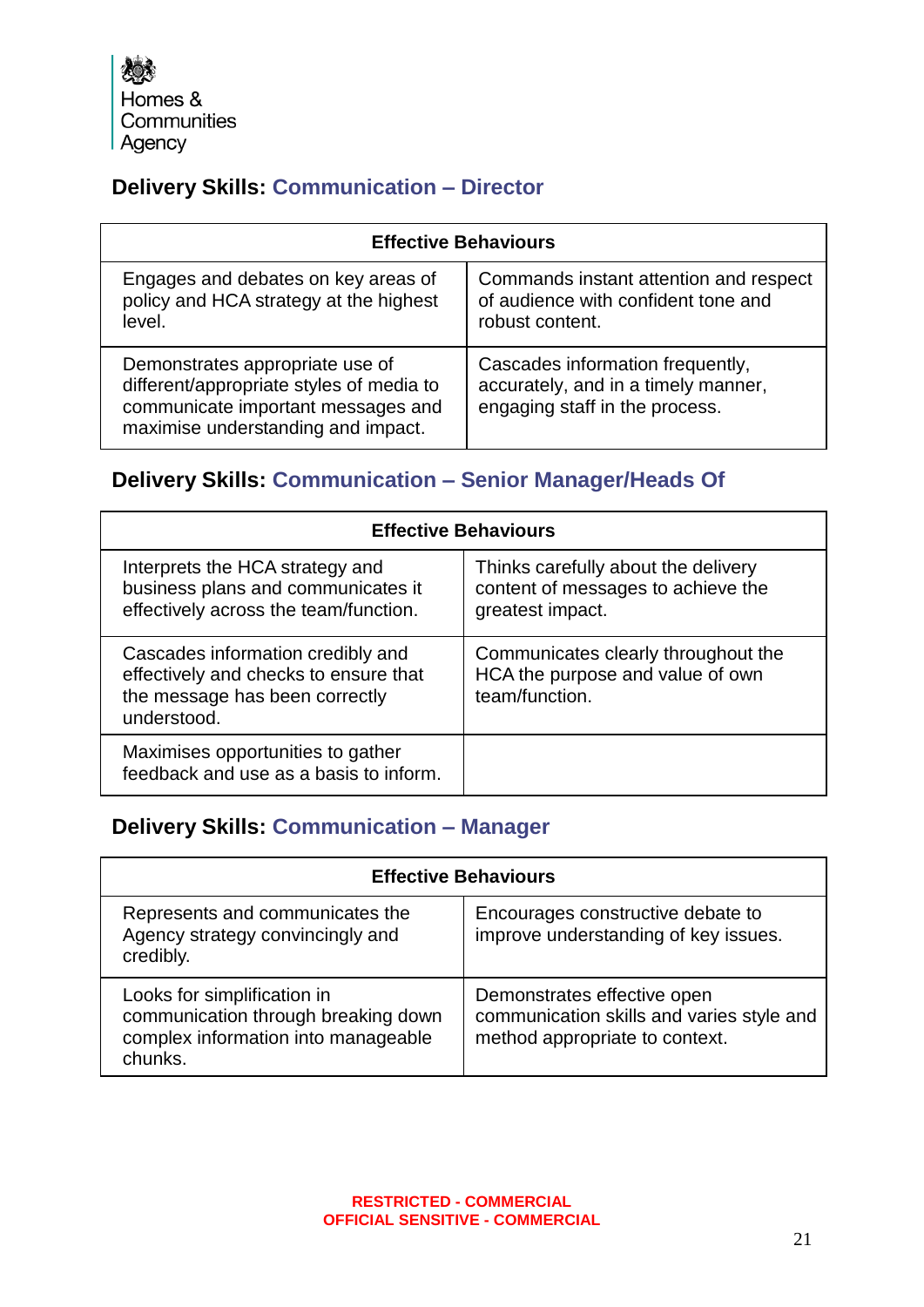大家 Homes & Communities Agency

## **Delivery Skills: Communication – Professional**

| <b>Effective Behaviours</b>                                                  |                                         |
|------------------------------------------------------------------------------|-----------------------------------------|
| Demonstrates effective communication                                         | Manages conflict assertively and        |
| skills and adapts style and method                                           | consistently e.g. works as a neutral    |
| relevant to context.                                                         | arbiter between competing partners.     |
| Communicates the Agency strategy                                             | Able to constructively challenge, using |
| convincingly and credibly.                                                   | appropriate questions.                  |
| Seeks and shares knowledge,<br>information and understanding with<br>others. |                                         |

## **Interpersonal Skills: Communication - Administration**

| <b>Effective Behaviours</b>                                                                                                                                  |                                                                                                                             |
|--------------------------------------------------------------------------------------------------------------------------------------------------------------|-----------------------------------------------------------------------------------------------------------------------------|
| Ensures knowledge of key projects,<br>processes and programmes;<br>understands and empathises with<br>colleagues, and partner's positions and<br>challenges. | Listens and pays attention to customer<br>needs through asking the right questions,<br>looks for effective ways to improve. |
| Ensures all systems are accurate and up<br>to date in order to provide a consistent,<br>quality service.                                                     | Delivers a consistent quality service by<br>ensuring systems run efficiently and<br>effectively.                            |
| Builds and maintains sustainable<br>relationships with colleagues and<br>partners.                                                                           |                                                                                                                             |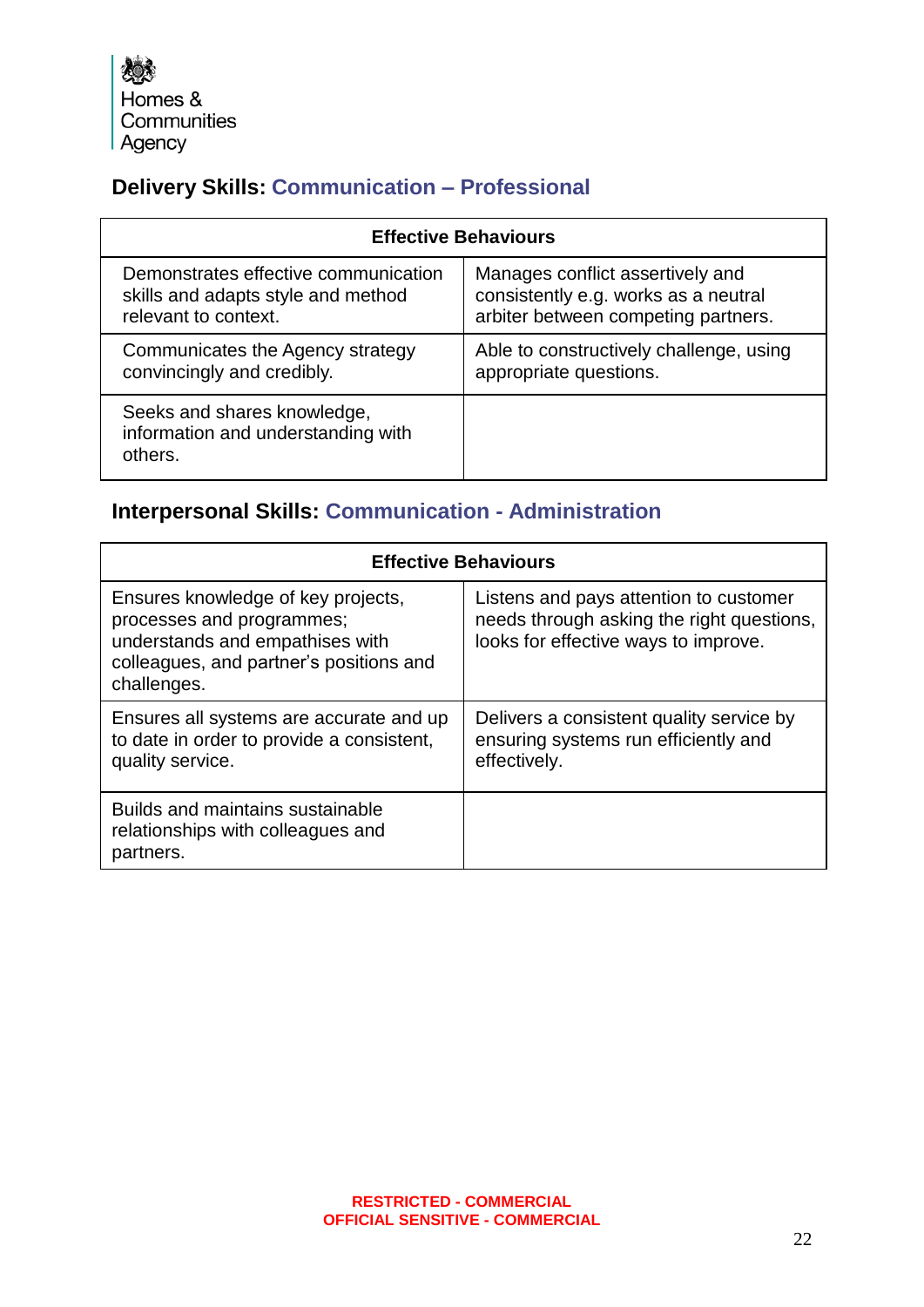

# **Thinking Skills: Focus on Results**



Achieves results through a positive approach.

Focuses on goals and targets.

Looks critically at systems, policies, processes and procedures.

Is able to contextualise KOPs and use to drive successful outcomes and improvements.

Enables effective Teamwork by encouraging the team to achieve more through combined efforts than by the sum of all their individual parts.

Ensures Performance Management processes are used to support and improve staff development, competency and results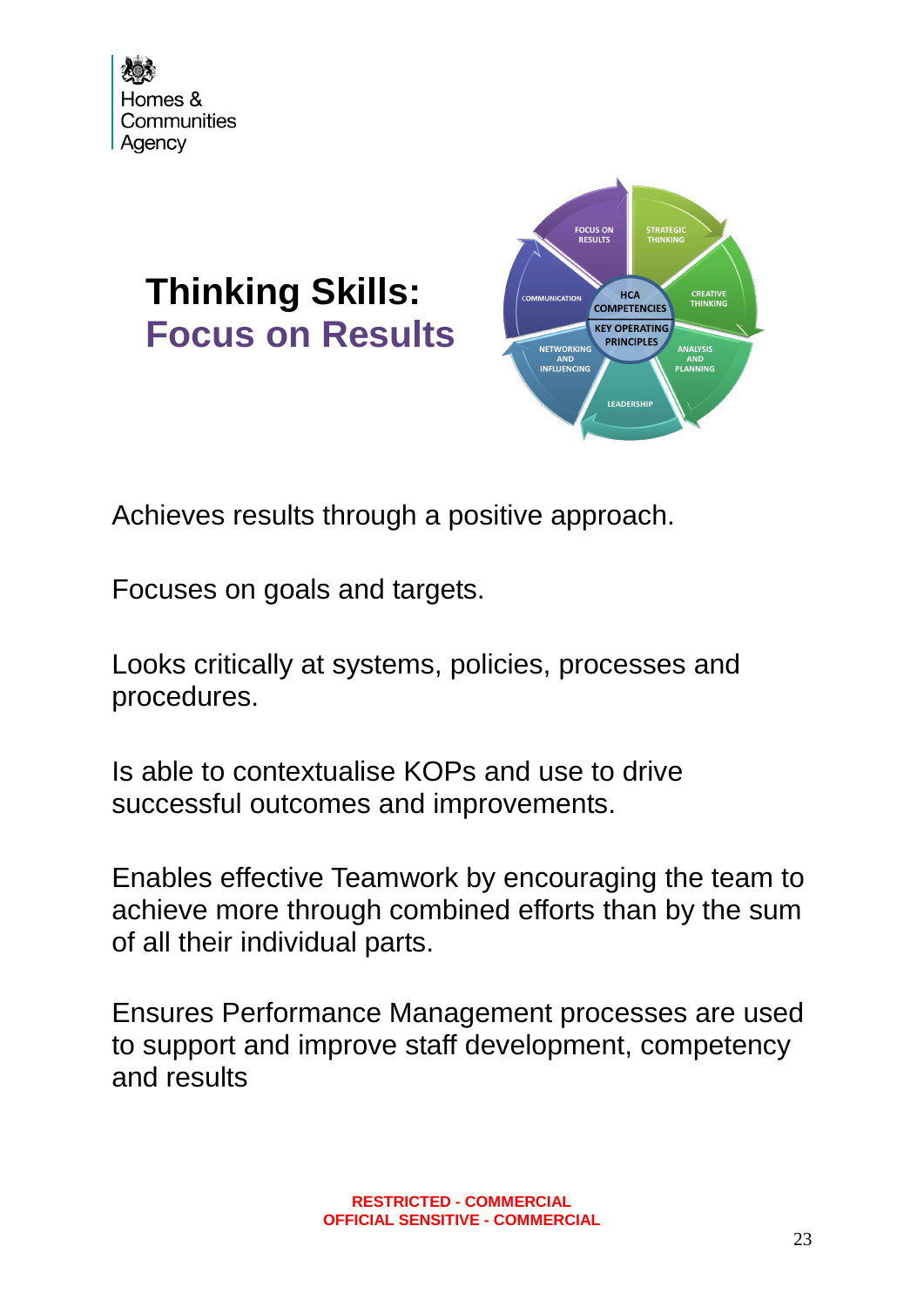## **Delivery Skills: Focus on Results – Director**

| <b>Effective Behaviours</b>                                                                                             |                                                                                                          |
|-------------------------------------------------------------------------------------------------------------------------|----------------------------------------------------------------------------------------------------------|
| Delivers successful strategic,<br>outcomes and outputs on all projects<br>and programmes using commercial<br>knowledge. | Stimulates and encourages a positive<br>approach adopting KOPS to achieve<br>results throughout the HCA. |
| Acts decisively and engenders                                                                                           | Ensures risk and legal implications,                                                                     |
| strategic commitment and                                                                                                | resources and commercial                                                                                 |
| understanding of decisions and                                                                                          | decisions/recommendations are fully                                                                      |
| change.                                                                                                                 | considered in policy decision making.                                                                    |
| Acts promptly to resolve poor                                                                                           | Ensure that expected objectives are                                                                      |
| performance across individuals, teams                                                                                   | clearly defined within objective setting as                                                              |
| and functions.                                                                                                          | part of Performance Management.                                                                          |

## **Delivery Skills: Focus on Results - Senior Manager/Heads Of**

| <b>Effective Behaviours</b>                                                                                                                                 |                                                                                                                                                                                                                              |
|-------------------------------------------------------------------------------------------------------------------------------------------------------------|------------------------------------------------------------------------------------------------------------------------------------------------------------------------------------------------------------------------------|
| Sets targets for the monitoring,<br>measurement and improvement of<br>outputs and outcomes on every project<br>and programme, and functional<br>objectives. | Initiates and drives significant changes to<br>practices, processes, policies and<br>procedures to improve performance.<br>Manages team performance effectively<br>ensuring poor performance is identified<br>and addressed. |
| Ensures Business Plan objectives for<br>the team are documented, agreed and<br>performance management guidelines<br>followed.                               | Demonstrates a determined approach to<br>difficult tasks e.g. persists until a problem<br>is solved.                                                                                                                         |
| Demonstrates a positive outlook on<br>the HCA strategy in times of change.                                                                                  | Uses own initiative and takes well<br>calculated risks to improve performance.                                                                                                                                               |
| Demonstrates personal accountability<br>for the delivery of results and adoption<br>of the KOPS.                                                            |                                                                                                                                                                                                                              |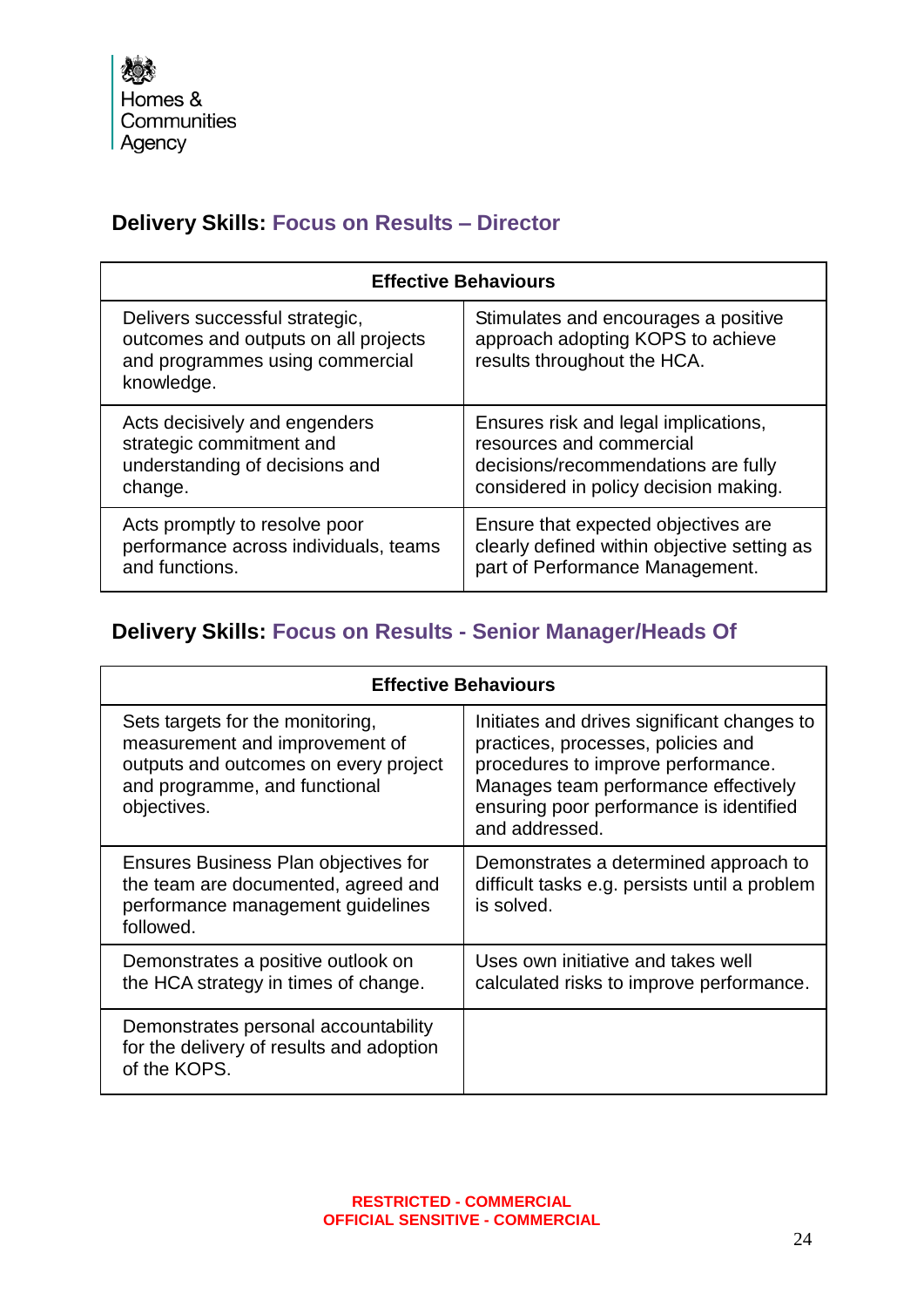小学 Homes & Communities Agency

## **Delivery: Focus on Result – Manager**

| <b>Effective Behaviours</b>                                                                                                                                                                                  |                                                                                                                                                                                    |
|--------------------------------------------------------------------------------------------------------------------------------------------------------------------------------------------------------------|------------------------------------------------------------------------------------------------------------------------------------------------------------------------------------|
| Consistently delivers on targets, to<br>time, quality and budget.                                                                                                                                            | Establishes and maintains a clear focus<br>on key priorities and works to achieve<br>results and improvements.                                                                     |
| Works at pace to deliver local<br>programmes and projects;<br>demonstrates a sense of measured<br>energy in delivering goals.                                                                                | Manages own and team work<br>confidently; challenges where necessary<br>with a solutions based approach to<br>results.                                                             |
| Sets stretching goals/objectives for the<br>team that exceed previously achieved<br>results. Ensures objectives for the<br>team are documented, agreed and<br>performance management guidelines<br>followed. | Encourages and develops high<br>performance and supports staff to<br>overcome challenges. Manages team<br>performance and ensures poor<br>performance is identified and addressed. |
| Identifies and calculates risk. Ensures<br>completion of tasks.                                                                                                                                              |                                                                                                                                                                                    |

#### **Delivery Skills: Focus on Results – Professional**

| <b>Effective Behaviours</b>                                                                      |                                                                            |
|--------------------------------------------------------------------------------------------------|----------------------------------------------------------------------------|
| Consistently delivers on targets, to<br>time, quality and budget.                                | Challenges authoritatively and<br>confidently.                             |
| Demonstrates personal accountability<br>for the delivery of results and adoption<br>of the KOPS. | Identifies opportunities to improve high<br>performance for self and team. |
| Keeps a clear focus on key priorities<br>and works to achieve and improve<br>them.               | Offers to support colleagues proactively<br>to ensure team goals are met.  |

## **Delivery Skills: Focus on Results – Administration**

| <b>Effective Behaviours</b>                                                                   |                                                                                                          |
|-----------------------------------------------------------------------------------------------|----------------------------------------------------------------------------------------------------------|
| Actively shares knowledge and good<br>practice with others.                                   | Regularly attends team meetings<br>ensuring team involvement and the<br>pursuit of common goals.         |
| Offers support to colleagues. Goes the<br>extra mile to make sure that team goals<br>are met. | Shows willingness to work flexibly across<br>teams to get things done e.g. through<br>pooling resources. |